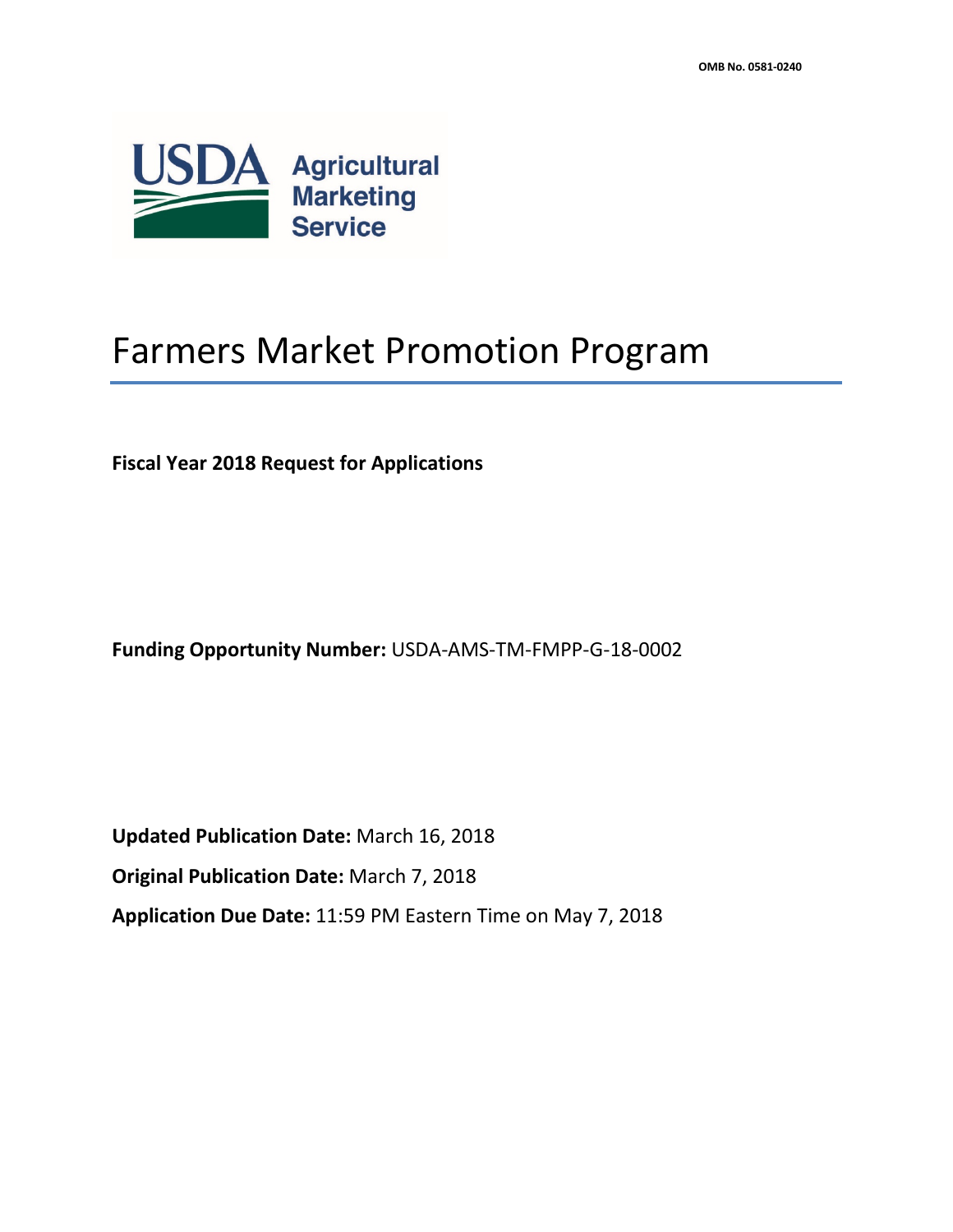#### **Program Solicitation Information**

**Funding Opportunity Title**: Farmers Market Promotion Program

**Funding Opportunity Number**: USDA-AMS-TM-FMPP-G-18-0002

**Announcement Type:** Initial

#### **Catalog of Federal Domestic Assistance (CFDA) Number**[: 10.168](https://www.cfda.gov/index?s=program&mode=form&tab=step1&id=aff1879b7e7034833190074ee30aaa24)

**Dates:** Applications must be received before 11:59 pm Eastern Time May 7, 2018 through [www.Grants.gov.](http://www.grants.gov/) Applications received after this deadline **will not** be considered for funding.

**Executive Summary:** The U.S. Department of Agriculture (USDA), Agricultural Marketing Service (AMS), requests applications for the fiscal year (FY) 2018 Farmers Market Promotion Program (FMPP). FMPP's purpose is to increase domestic consumption of and access to locally and regionally produced agricultural products, and to develop new market opportunities for farm and ranch operations serving local markets, by developing, improving, expanding, and providing outreach, training, and technical assistance to, or assisting in the development, improvement, and expansion of domestic farmers markets, roadside stands, community-supported agriculture programs (CSA), agritourism activities, and other direct producer-to-consumer market opportunities. Eligible applicants include agricultural businesses, agricultural cooperatives, CSA networks, CSA associations, economic development corporations, local governments, nonprofit corporations, producer networks, producer associations, public benefit corporations, regional farmers' market authorities, and Tribal governments. AMS will competitively award grants to eligible applicants for projects that meet the purpose of this grant program.

Approximately \$13.4 million will be available to fund applications under this solicitation. In the FY 2017 application cycle, AMS received 457 applications and was able to fund 52 (11%) of the applications. To be competitive, applications must meet all program requirements and be of high quality.

The minimum FY 2018 FMPP award per grant is \$50,000, and the maximum is \$500,000. An applicant is limited to one FMPP award in a funding year. Funding will be available for use beginning September 30, 2018. Matching funds are not required.

This announcement provides information regarding eligibility criteria for applicants and projects, and the application forms and instructions needed to apply for an award.

**Stakeholder Input:** AMS seeks your comments about this Request for Applications (RFA). We will consider the comments when we develop the next RFA. Submit written stakeholder comments by the deadline set forth in the DATES portion of this Notice via e-mail to: [AMSGrants@ams.usda.gov.](mailto:AMSGrants@ams.usda.gov) (This email address is intended only for receiving comments regarding this RFA and not requesting information or forms.) In your comments, please state that you are commenting on the **Farmers Market Promotion Program RFA**.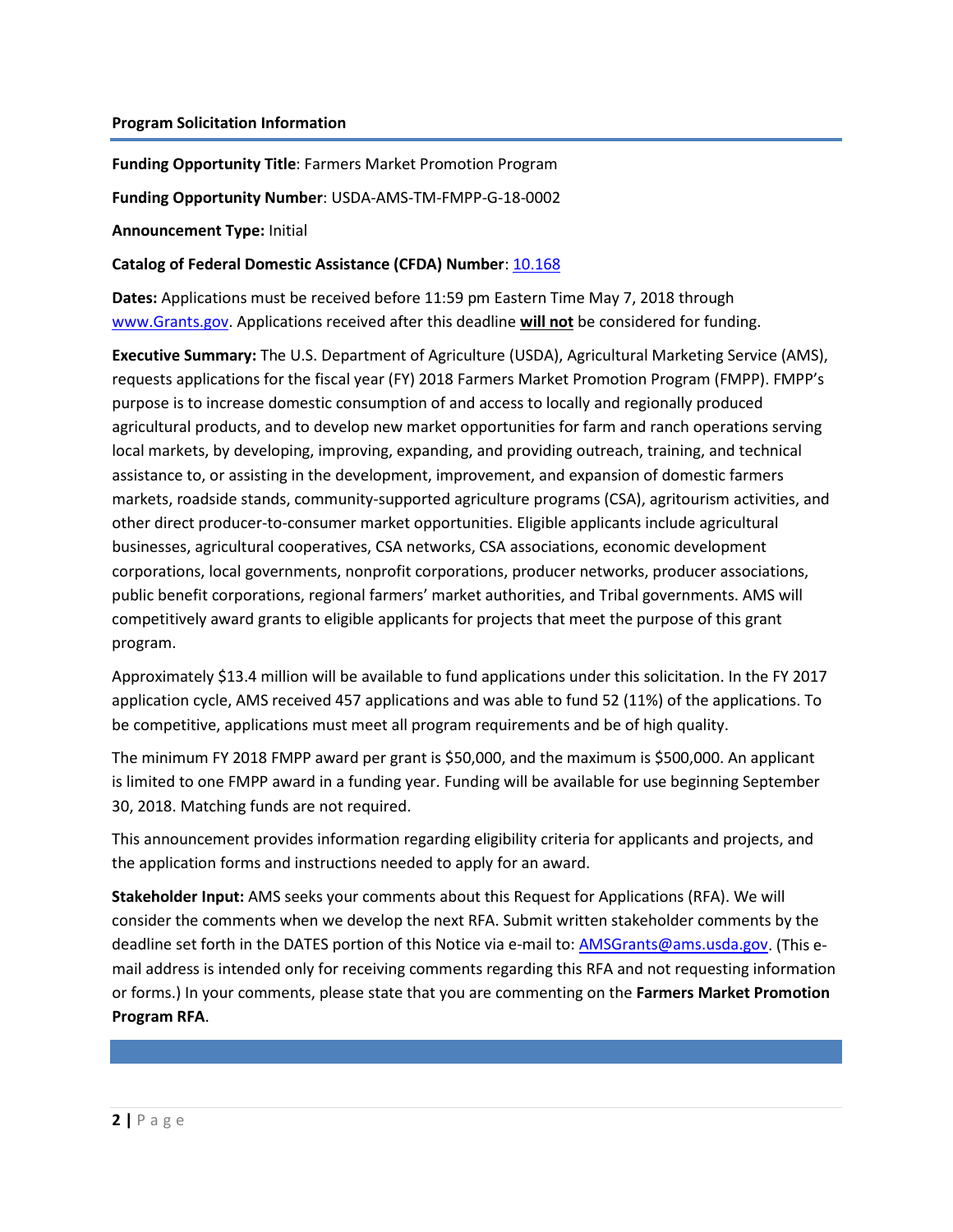### **2018 Highlights and Changes**

Below are highlights of changes to the program.

• Clarifying language has been added in sections *[4.2](#page-12-0) [Content and Form of Application Submission](#page-12-0)* and in *4.7 Grants.gov Application Submission and Receipt Procedures and Requirements* that explains how to submit an application through Grants.gov Workspace.

#### **Updated on March 16, 2018**

- The hyperlink for the **[FMLFPP Project Narrative](https://www.ams.usda.gov/sites/default/files/media/2018FMLFPPProjectNarrative03052018.docx)** has been updated throughout this document.
- Language about project partners and collaborators revised in section 3.2 PARTNERS AND COLLABORATORS to now read: The applicant may subcontract or subaward with partners and collaborators (see section *[4.6.3](#page-18-0)*). Only the applicant must meet the eligibility requirements. Project partners and collaborators do not need to meet these eligibility requirements provided in Section 3.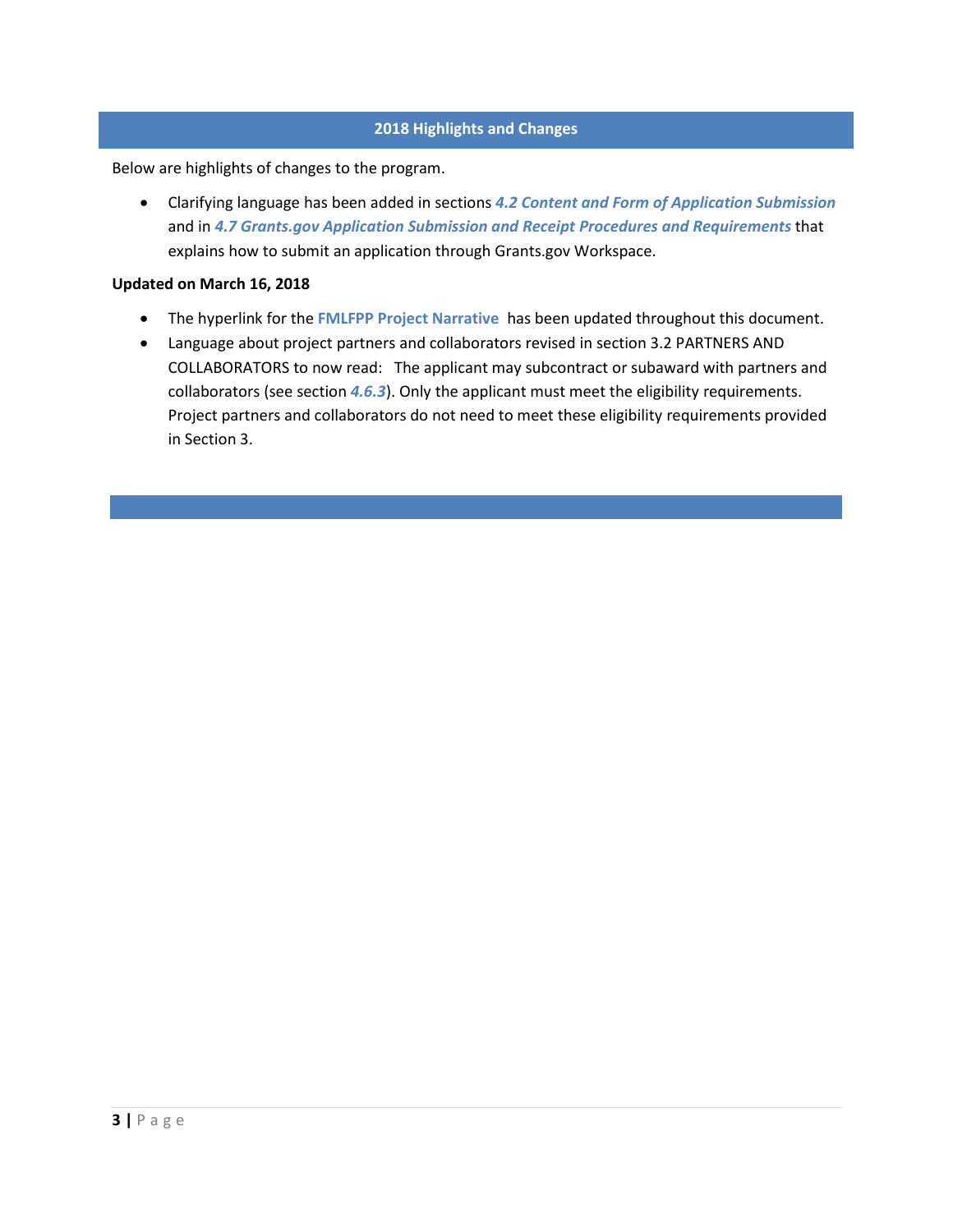### **Application Checklist**

The application checklist below lists the required and conditionally required documents for an application package. AMS expects applicants to read the entire RFA prior to submitting their application to ensure that they understand the program's requirements.

FMPP requires that **all application packages** include the following:

- $\Box$  Form SF-424 Application for Federal Assistance (in Grants.gov)
- ☐ Form SF-424B Assurances for Non-Construction Programs (in Grants.gov)
- ☐ Project Narrative (PDF Attachment)
- $\Box$  Signed Letters of Commitment from Partner and Collaborator Organizations (PDF or MS Word -Attachment)

When applicable, application packages are required to include the following documents:

- $\Box$  AD-3030 Representations Regarding Felony Conviction and Tax Delinquent Status for Corporate Applicants (in Grants.gov)
- $\Box$  AD-3031 Assurance Regarding Felony Conviction or Tax Delinquent Status for Corporate Applicants (in Grants.gov)
- $\Box$  Signed Letter(s) Stating Evidence of Critical Resources and Infrastructure (PDF or MS Word Attachment)
- ☐ Negotiated Indirect Cost Rate Agreement (PDF Attachment)

#### **Timing to Obtain and Submit Grants.gov Required Elements**

| <b>Required Action</b>                                                                                                | <b>Timing to</b><br><b>Obtain/Submit</b>   |
|-----------------------------------------------------------------------------------------------------------------------|--------------------------------------------|
| AMS Deadline to receive final application and all supporting materials                                                | May 7, 2018 - 11:59<br>p.m. [Eastern Time] |
| Obtaining Your Organization's DUNS Number (if you do not already have one)                                            | 1-2 business days                          |
| Establishing an Active SAM.gov Account (if you do not already have one)                                               | 7-10 business days                         |
| Obtaining an TIN/EIN (if you do not already have one)                                                                 | Up to 2 weeks                              |
| Creating your Grants.gov profile and registering your Authorized<br>Organizational Representative (AOR) authorization | Up to 2 weeks                              |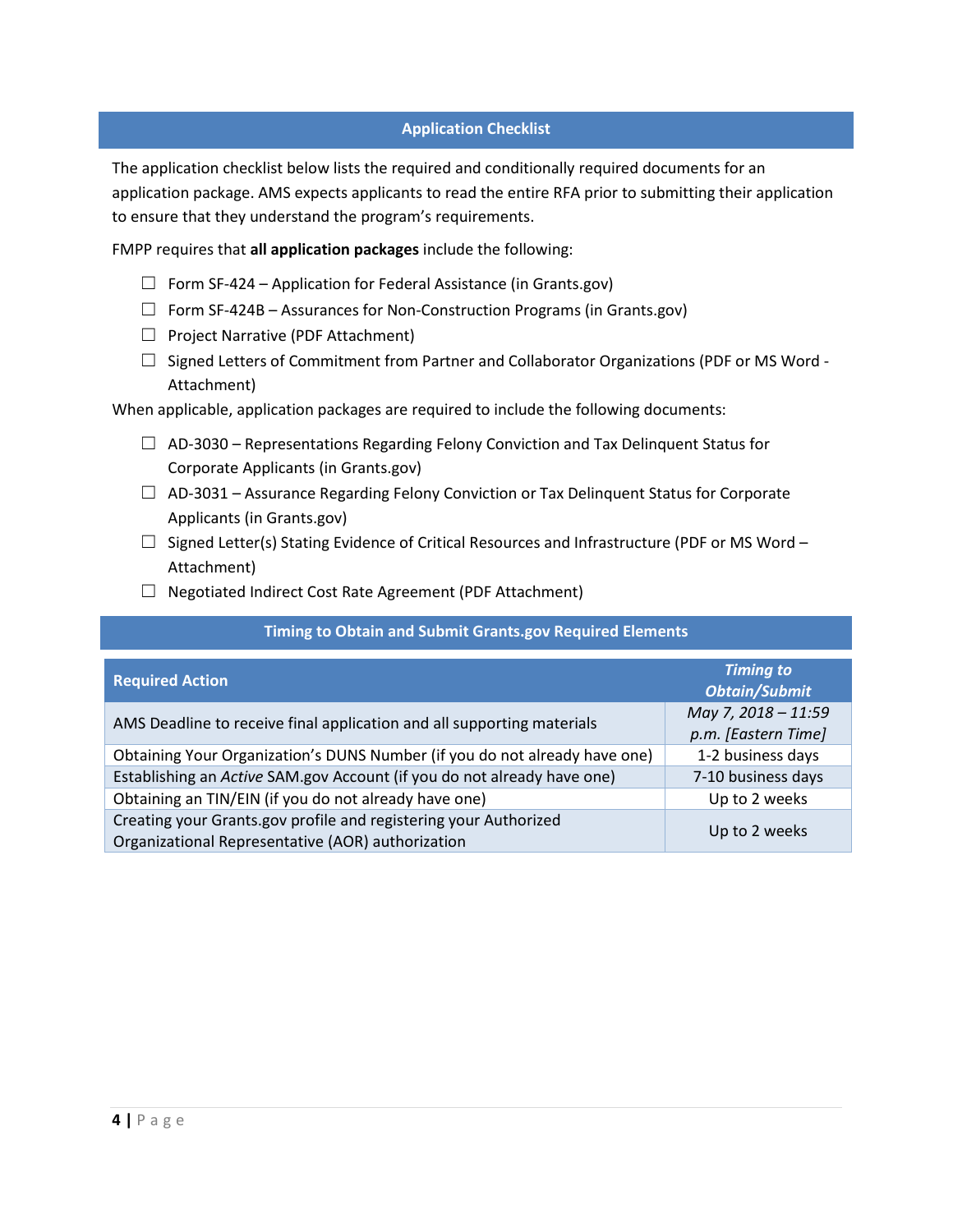### **TABLE OF CONTENTS**

| 1.0 |                                                                                |  |
|-----|--------------------------------------------------------------------------------|--|
| 1.1 |                                                                                |  |
| 1.2 |                                                                                |  |
| 1.3 |                                                                                |  |
| 1.4 |                                                                                |  |
| 2.0 |                                                                                |  |
| 2.1 |                                                                                |  |
| 2.2 |                                                                                |  |
| 2.3 |                                                                                |  |
| 2.4 |                                                                                |  |
| 2.5 |                                                                                |  |
| 3.0 |                                                                                |  |
| 3.1 |                                                                                |  |
| 3.2 |                                                                                |  |
| 3.3 |                                                                                |  |
| 3.4 |                                                                                |  |
| 4.0 |                                                                                |  |
| 4.1 |                                                                                |  |
| 4.2 |                                                                                |  |
| 4.3 |                                                                                |  |
| 4.4 |                                                                                |  |
| 4.5 |                                                                                |  |
| 4.6 |                                                                                |  |
| 4.7 | Grants.gov Application Submission and Receipt Procedures and Requirements . 27 |  |
| 5.0 |                                                                                |  |
| 5.1 |                                                                                |  |
| 5.2 |                                                                                |  |
| 6.0 |                                                                                |  |
| 6.1 |                                                                                |  |
| 6.2 |                                                                                |  |
| 6.3 |                                                                                |  |
| 6.4 |                                                                                |  |
| 7.0 |                                                                                |  |
| 7.1 |                                                                                |  |
| 7.2 |                                                                                |  |
| 8.0 |                                                                                |  |
| 8.1 |                                                                                |  |
| 8.2 |                                                                                |  |
| 8.3 | Prohibition on Using Funds under Grants and Cooperative Agreements with        |  |
|     | Entities that Require Certain Internal Confidentiality Agreements 35           |  |
| 8.4 |                                                                                |  |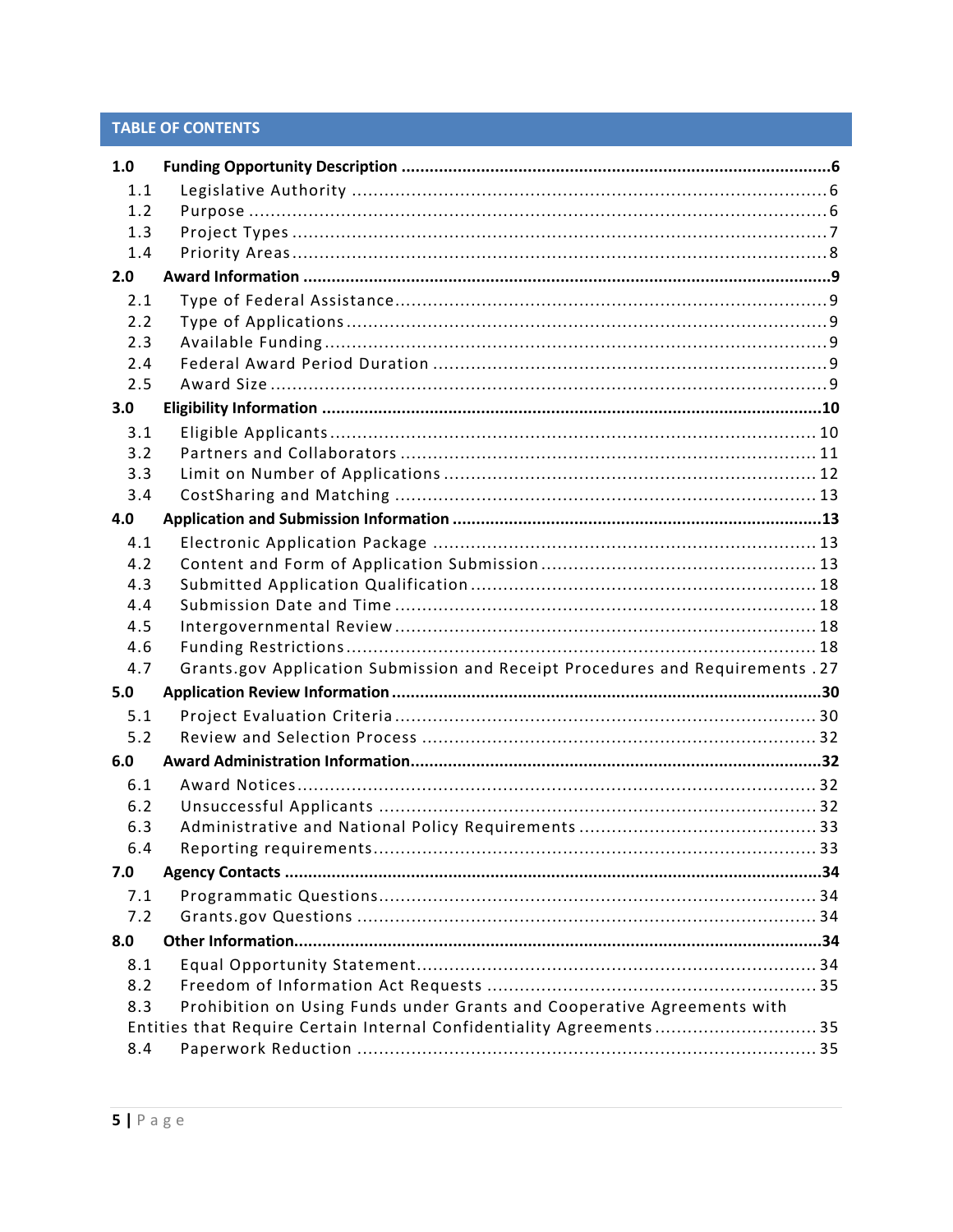### <span id="page-5-0"></span>**1.0 FUNDING OPPORTUNITY DESCRIPTION**

### <span id="page-5-1"></span>1.1 LEGISLATIVE AUTHORITY

The Farmers Market and Local Food Promotion Program (FMLFPP) is authorized by the Farmer-to-Consumer Direct Marketing Act of 1976, as amended [\(7 U.S.C.](http://uscode.house.gov/view.xhtml?req=(title:7%20section:3005%20edition:prelim)%20OR%20(granuleid:USC-prelim-title7-section3005)&f=treesort&edition=prelim&num=0&jumpTo=true) § 3005). FMLFPP is administered in two components, the Farmers Market Promotion Program (FMPP) and the Local Food Promotion Program (LFPP). This RFA is for FMPP.

### <span id="page-5-2"></span>1.2 PURPOSE

To increase domestic consumption of and access to locally and regionally produced agricultural products, **and** to develop new market opportunities for farm and ranch operations serving local markets, **by:**

- developing, improving, expanding, and providing outreach, training, and technical assistance to, **or** assisting in the development, improvement, and expansion **of**:
	- o domestic farmers markets;
	- o roadside stands;
	- o CSA programs;
	- o agritourism activities; and
	- o other direct producer-to-consumer market opportunities.

**Direct producer-to-consumer market opportunities** are instances in which producers sell locally or regionally produced agricultural products directly to the consumer with minimal involvement with a middle-man such as an intermediary, a wholesaler, a retailer, an agent, a broker, or a reseller.

### 1.2.1 LOCALLY AND REGIONALLY PRODUCED FOOD

**Locally or Regionally Produced Food:** A food product that is raised, produced, aggregated, stored, processed, and distributed in the locality or region where the final product is marketed to consumers, so that the total distance that the product travels between the farm or ranch where the product originates and the point of sale to the end consumer is at most 400 miles, or both the final market and the origin of the product are within the same State, territory, or tribal land.

FMLFPP recognizes that domestic farmers' markets, roadside stands, CSA programs, agritourism activities, other direct producer-to-consumer market opportunities and local and regional food businesses may source or market some of their food products outside of the defined locality or region. These enterprises are eligible to apply for FMLFPP, but award recipients may use Federal award funds only to build a business' capacity to develop, improve, and/or expand local or regional supply chain activities, and not to support supply chain activities for food items originating from or being sold to areas outside the defined locality/region.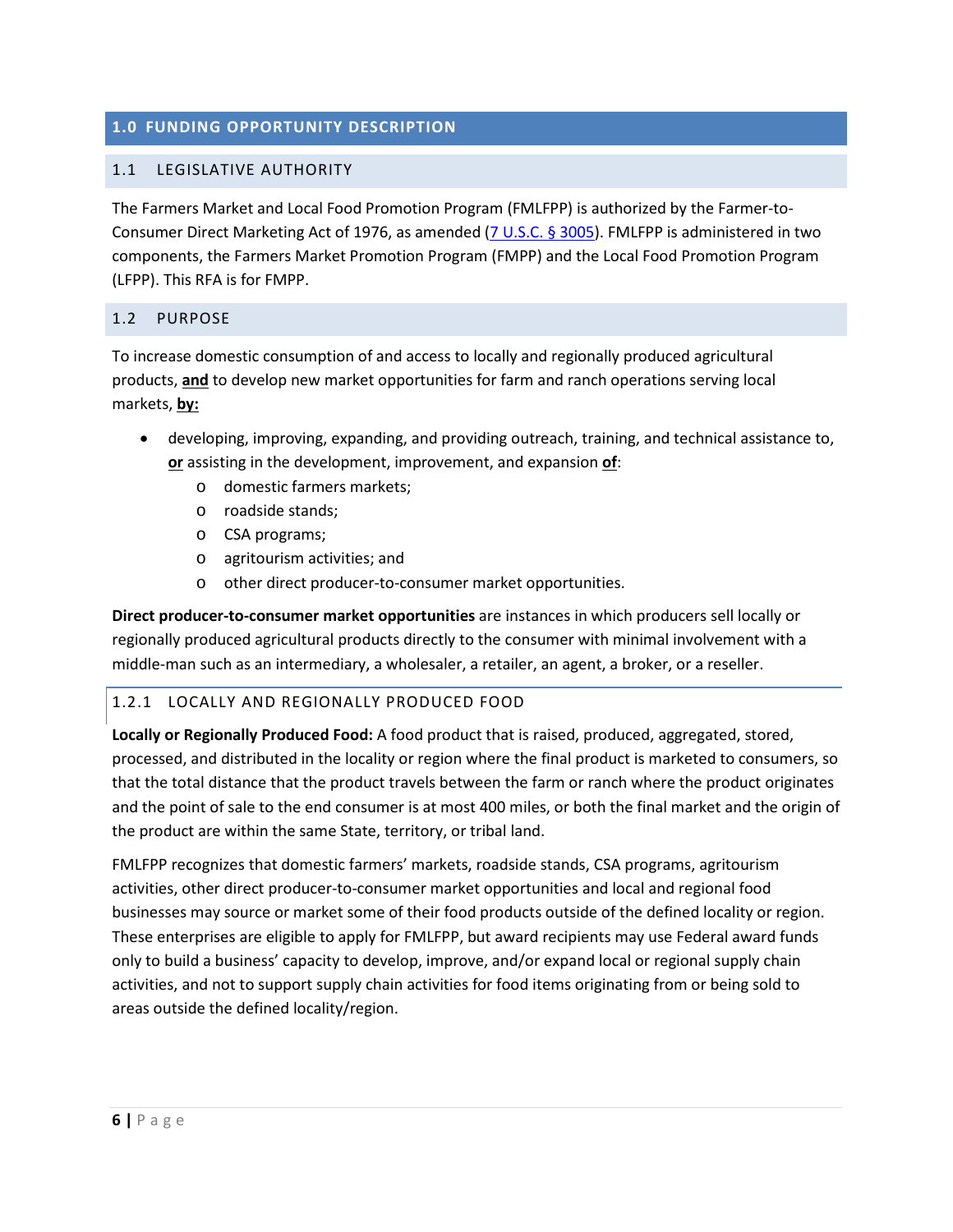### <span id="page-6-0"></span>1.3 PROJECT TYPES

FMPP offers both **Capacity Building** and **Community Development, Training, and Technical Assistance** projects. An applicant may submit more than one application for competitive review; however, FMPP will make only one Federal award per applicant if more than one of their applications are recommended for funding. $1$ 

### 1.3.1 CAPACITY BUILDING

Capacity Building (CB) projects are intended to assist applicants in the development, improvement, and expansion of domestic farmers markets, roadside stands, CSA programs, agritourism activities, and other direct producer-to-consumer market opportunities. CB projects should demonstrate a direct benefit to farm and ranch operations serving local markets (including new and beginning farmers) and maximize the involvement of farmers and ranchers and community organizations. Projects can include, but are not limited to:

- Local farmer, rancher, or market manager training and education.
- Farmers market, roadside stand, CSA, or agritourism activity startup and/or expansion.
- Market analysis and planning for a direct producer-to-consumer market opportunity.
- Recruitment and outreach to new and beginning farmers and ranchers, as well as to consumers in support of direct producer-to-consumer markets.

### 1.3.2 COMMUNITY DEVELOPMENT, TRAINING, AND TECHNICAL ASSISTANCE

Community Development, Training, and Technical Assistance (CTA) projects are intended to support applicants' efforts to provide outreach, training, and technical assistance to farm and ranch operations serving local markets and other interested parties for developing, improving, and expanding domestic farmers markets, roadside stands, CSA programs, agritourism activities, and other direct producer-toconsumer market opportunities. CTA projects should engage a diverse set of local and regional foods stakeholders, including farmers and ranchers, to illustrate a substantive effect on the local and regional food system and stakeholders. Projects can include, but are not limited to:

- Conducting statewide or regional farmer, rancher, or manager (i.e., farmers market manager) training and education in developing or maintaining their own direct producer-to-consumer enterprise.
- Assisting farmers and ranchers in advertising and promoting their locally and regionally produced agricultural products through training and technical assistance.
- Establishing or expanding producer-to-consumer networks and organizations on a state, regional, and national level, which includes efforts to develop sourcing channels using direct producer-toconsumer market opportunities with corporate, non-profit, and public institutions.

l

<span id="page-6-1"></span><sup>1</sup> See section *[3.3](#page-11-0) [Limit on Number of Applications](#page-11-0)* for more information.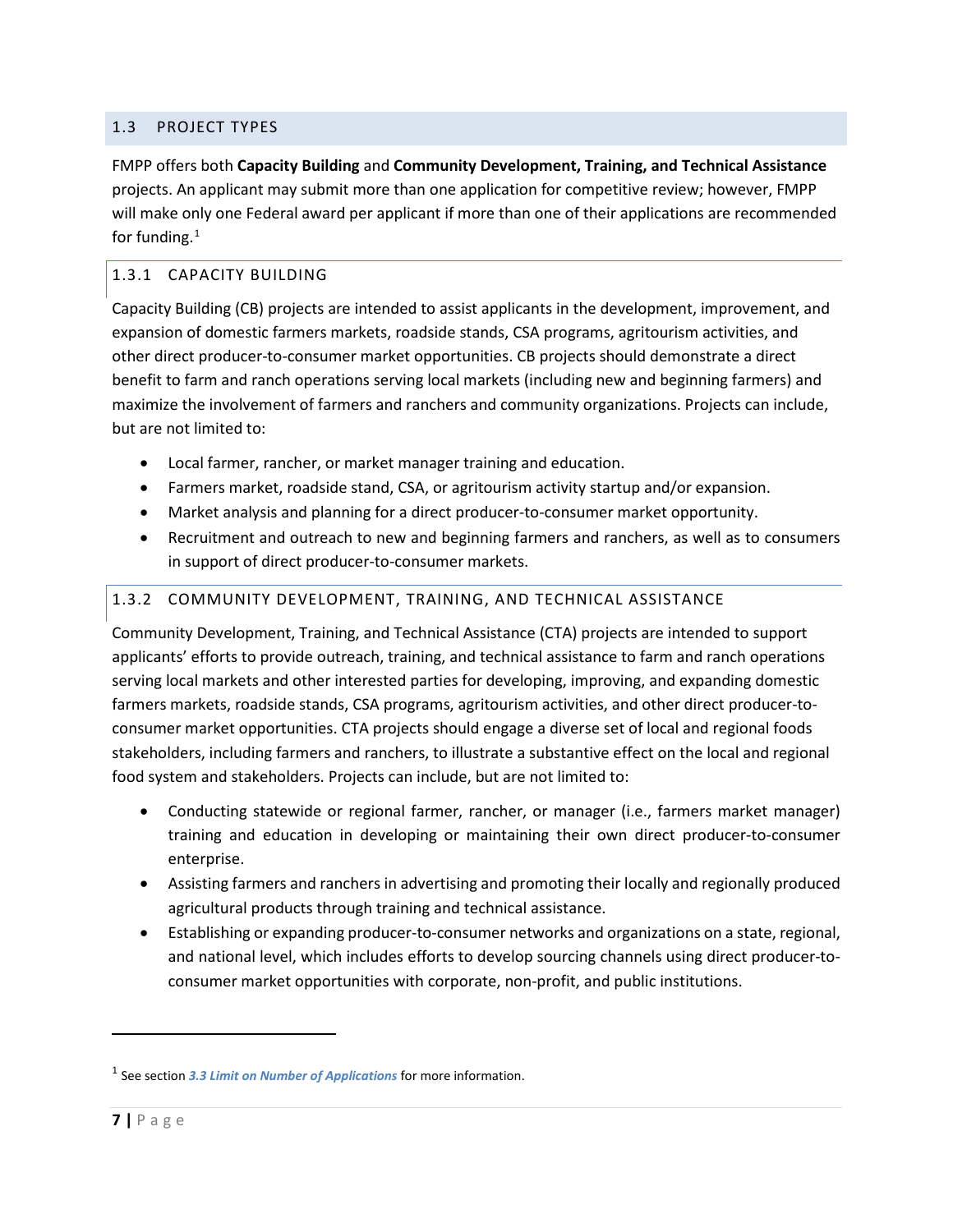• Providing technical support for small- and mid-sized producers to become compliant with local, state, Federal, and/or industry specifications and standards in order to increase their direct producer-to-consumer market opportunities.

### 1.3.3 PROJECTS/ACTIVITIES NOT ELIGIBLE FOR FUNDING

Projects are not eligible for funding if the proposed activities:

- Are not related to producer-to-consumer direct marketing.
- Are for production- related expenses, including the purchase of farm equipment, tools, materials, supplies and other related costs.
- Depend on the purchase or lease-to-own of a vehicle—vehicles can be leased, but not leased-toown or purchased (see section *[4.6.3](#page-18-1)*).
- Benefit only one farm vendor or individual.
- Depend upon a critical component (such as land and structures) not in place or useable at the time of application (see section *[4.2.7](#page-16-0)*).
- Depend upon the completion of another project or the receipt of another grant.
- Duplicate activities in a project that has received a Federal award from another Federal award program, including the activities of another current FMLFPP project.

### <span id="page-7-0"></span>1.4 PRIORITY AREAS

Priority consideration will be given to projects that: (1) benefit communities located in areas of concentrated poverty with limited access to supermarkets as defined in section *[1.4.1](#page-7-1) [Low Income/Low](#page-7-1)  [Food Access](#page-7-1)* and (2) Are implemented in and support agri-businesses located in rural areas or towns that have populations of 50,000 or less. AMS will award at least 10 percent of its total funding to these projects.

AMS does not require that submitted projects be implemented in designated priority areas. All applications, whether requesting consideration under the priority areas or not, will be given equal consideration in the peer review evaluation process.

### <span id="page-7-1"></span>1.4.1 LOW INCOME/LOW FOOD ACCESS

To be considered a limited access priority area, the project's implementation address must be in a low income/low food access (LI/LA) census tract as defined by the USDA. "Implementation address" refers to the street address or census tract location within the targeted community (LI/LA census tract) at which the applicant plans to conduct or deliver approved project activities.

The applicant is required to provide its census tract(s) for at least one LI/LA address (priority area). If your organization or business is located in and/or primarily serves at least one LI/LA community (as defined by one of the four major map layers on the [ERS Food Access Research Atlas map\)](http://www.ers.usda.gov/data-products/food-access-research-atlas/go-to-the-atlas.aspx), your application will be considered under this priority area.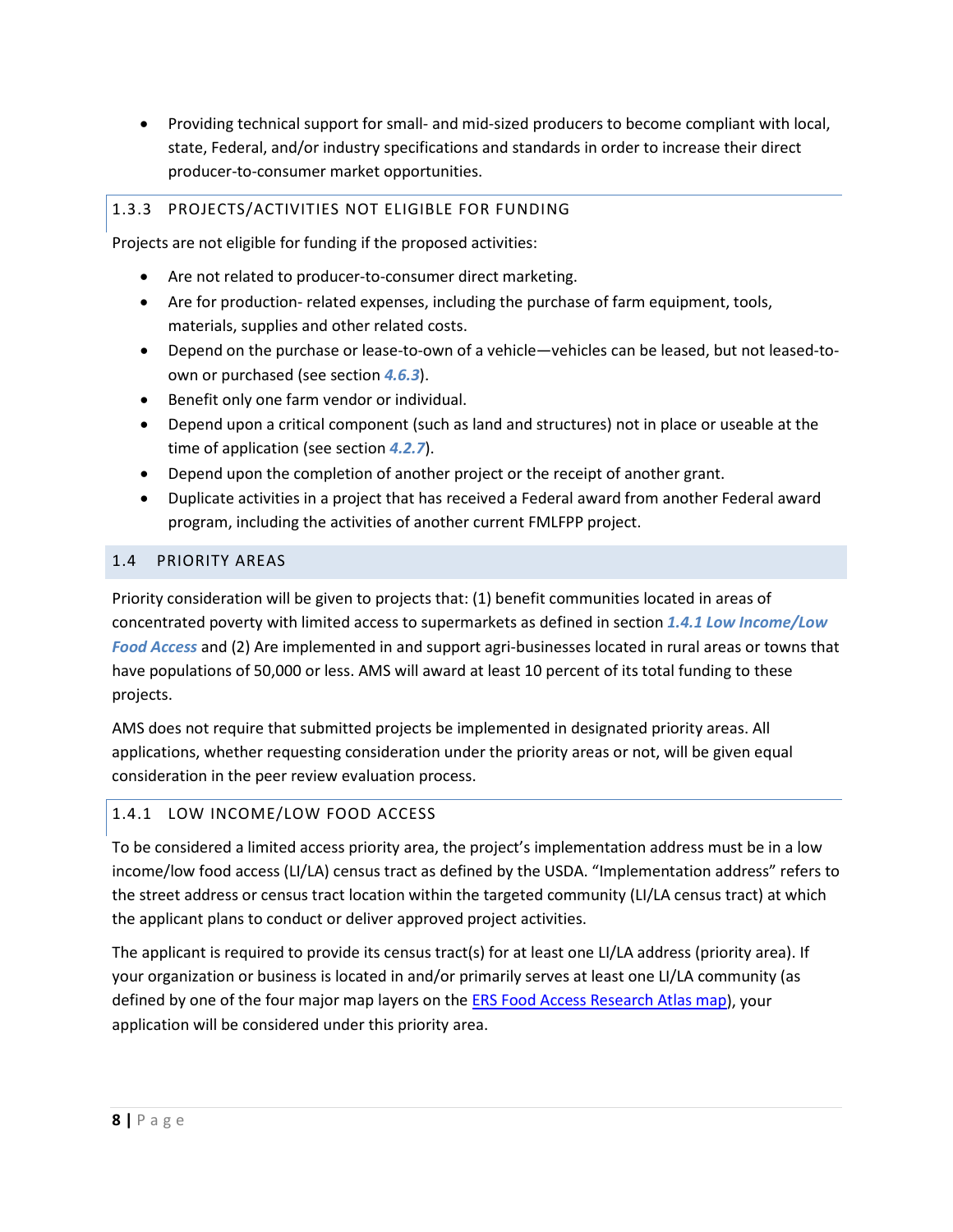### <span id="page-8-0"></span>**2.0 AWARD INFORMATION**

#### <span id="page-8-1"></span>2.1 TYPE OF FEDERAL ASSISTANCE

AMS will use a Grant Agreement to provide a Federal award to successful applicants.

#### <span id="page-8-2"></span>2.2 TYPE OF APPLICATIONS

**New application**. All new applications will be reviewed competitively using the selection process and evaluation criteria described in section *[5.0](#page-29-0) [Application Review Information.](#page-29-0)*

**Continuation application**. These applications are submitted by applicants who have received prior FMLFPP funding, such as an LFPP planning grant or a previous FMPP grant. Such applications must contain the same information that is required for new applications, as well as a description – via the [FMLFPP Project Narrative](https://www.ams.usda.gov/sites/default/files/media/2018FMLFPPProjectNarrative03052018.docx) form – of how the newly proposed project builds on previous activities. Continuation applications will be evaluated according to the same evaluation criteria as new applications, in addition to consideration of the applicant's performance during the previous FMFLPP grants and its apparent ability to improve upon that work.

#### <span id="page-8-3"></span>2.3 AVAILABLE FUNDING

It is anticipated that approximately \$13.4 million will be available to fund applications in fiscal year 2018. The final amount available is subject to Congressional action.

#### <span id="page-8-4"></span>2.4 FEDERAL AWARD PERIOD DURATION

AMS expects applicants to complete their projects within the required timeframe. It is acceptable to complete a project before the scheduled performance period end date, however AMS encourages applicants to take the full allowable grant period to allow ample time to complete projects. The applicant must indicate the start date and end date on Block 17 of the SF-424 "Application for Federal Assistance".

The official performance period must begin on September 30, 2018. Both CB and CTA projects are awarded for up to 36 months (3 years) and are expected to be completed by September 29, 2021.

#### <span id="page-8-5"></span>2.5 AWARD SIZE

#### 2.5.1 CAPACITY BUILDING

Minimum grant award is \$50,000. Maximum award is \$250,000.

#### 2.5.2 COMMUNITY DEVELOPMENT, TRAINING, AND TECHNICAL ASSISTANCE

Minimum grant award is \$250,000. Maximum award \$500,000.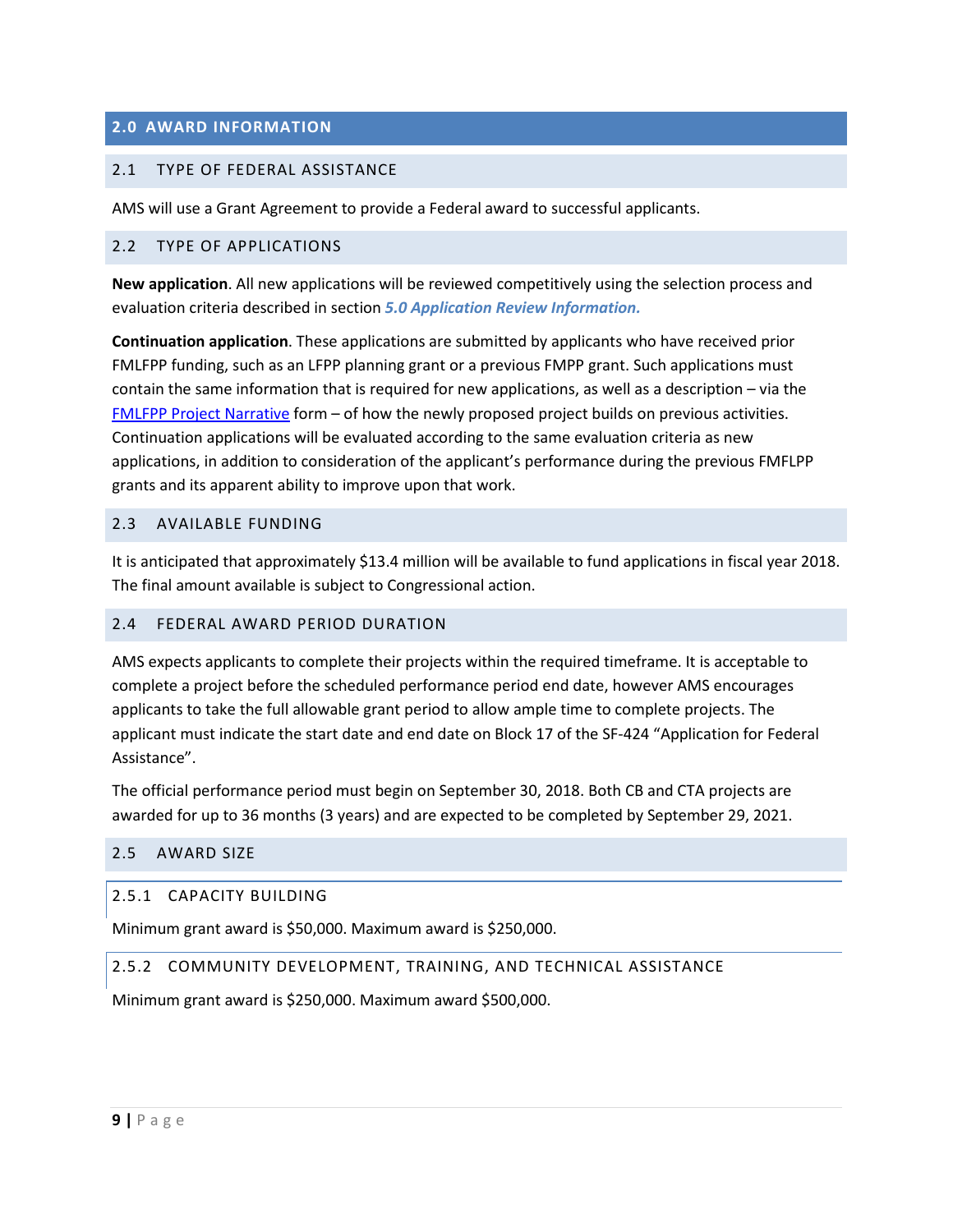### <span id="page-9-0"></span>**3.0 ELIGIBILITY INFORMATION**

#### <span id="page-9-1"></span>3.1 ELIGIBLE APPLICANTS

All applicants must be domestic entities owned, operated, and located within the 50 United States, the District of Columbia, Tribal Governments, the Commonwealth of Puerto Rico, the United States Virgin Islands, Guam, American Samoa, and the Commonwealth of the Northern Mariana Islands. Eligible applicants include:

| <b>Entity Type</b>               | <b>Description</b>                                                                                                                                                                                                                                                                                                                                                                                                         |
|----------------------------------|----------------------------------------------------------------------------------------------------------------------------------------------------------------------------------------------------------------------------------------------------------------------------------------------------------------------------------------------------------------------------------------------------------------------------|
| <b>Agricultural Businesses</b>   | Business entities that provide, hold, deliver, transport, offer, or sell<br>agricultural products or services.                                                                                                                                                                                                                                                                                                             |
| <b>Agricultural Cooperatives</b> | Group-owned or member-owned entities or businesses that<br>provide, offer, or sell agricultural products or services for the<br>mutual benefit of their members.                                                                                                                                                                                                                                                           |
| <b>Producer Networks</b>         | Producer group- or member-owned organizations or businesses<br>that provide, offer, or sell agricultural products or services through<br>a common distribution system for the mutual member benefit.                                                                                                                                                                                                                       |
| <b>Producer Associations</b>     | Organizations or other businesses that assist, represent, or serve<br>producers or producer networks.                                                                                                                                                                                                                                                                                                                      |
| <b>CSA Networks</b>              | Formal groups of farms that work collectively to offer consumers<br>regular (usually weekly) deliveries of locally-grown farm products<br>during one or more harvest season(s) often on a subscription or<br>membership basis. Customers have access to a selected share or<br>range of farm products offered by the group of farmers based on<br>partial or total advance payment of a subscription or membership<br>fee. |
| <b>CSA Associations</b>          | Organizations or other businesses that assist, serve or represent<br>CSAs or CSA networks.                                                                                                                                                                                                                                                                                                                                 |
| <b>Local Governments</b>         | Any unit of government within a state, including a county; borough;<br>municipality; city; town; township; parish; local public authority,<br>including any public housing agency under the United States<br>Housing Act of 1937; special district; school district; intrastate<br>district; council of governments, whether or not incorporated as a<br>nonprofit corporation under State law; and any other agency or    |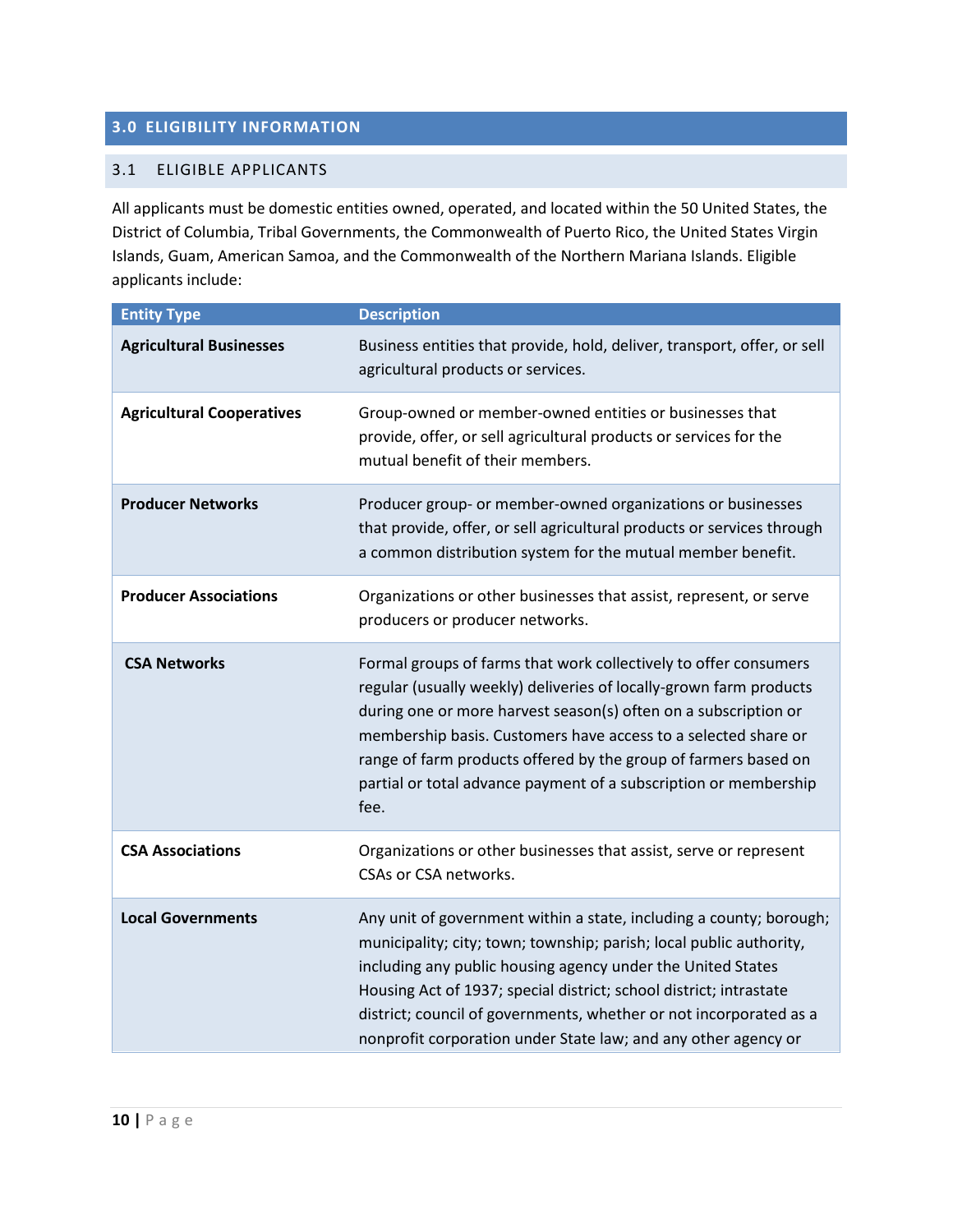| <b>Entity Type</b>                                   | <b>Description</b>                                                                                                                                                                                                                                                                                                                                                                                                                          |
|------------------------------------------------------|---------------------------------------------------------------------------------------------------------------------------------------------------------------------------------------------------------------------------------------------------------------------------------------------------------------------------------------------------------------------------------------------------------------------------------------------|
|                                                      | instrumentality of a multi-, regional, or intra-state or local<br>government.                                                                                                                                                                                                                                                                                                                                                               |
| <b>Nonprofit Corporations</b>                        | Any organization or institution, including nonprofits with State or<br>IRS 501 (c) status and accredited institutions of higher education,<br>where no part of the organization or institution's net earnings of<br>which inure to the benefit of any private shareholder or individual.                                                                                                                                                    |
| <b>Public Benefit Corporations</b>                   | Corporations organized to construct or operate a public<br>improvement, the profits from which inure to the benefit of one or<br>more State or to the people thereof.                                                                                                                                                                                                                                                                       |
| <b>Economic Development</b><br><b>Corporations</b>   | Organizations whose missions are to improve, maintain, develop<br>and/or market or promote a specific geographic area.                                                                                                                                                                                                                                                                                                                      |
| <b>Regional Farmers Market</b><br><b>Authorities</b> | Entities that establish and enforce regional, State, or county<br>policies and jurisdiction over State, regional, or county farmers<br>markets. State agencies are eligible if their State's regulatory<br>statutes identify the specific State agency as a regional farmers<br>market authority. For example, the state of Alabama has a Farmers<br>Market Authority that is identified through the Alabama<br><b>Administrative Code.</b> |
| <b>Tribal Governments</b>                            | Governing bodies or governmental agencies of any Indian tribe,<br>band, nation, or other organized group or community (including<br>any native village as defined in Section 3 of the Alaska Native Claims<br>Settlement Act, 85 Stat. 688 $(43 \text{ U.S.C. } 6 \text{ 1602}))$ certified by the<br>Secretary of the Interior as eligible for the special programs and<br>services provided through the Bureau of Indian Affairs.         |

### <span id="page-10-0"></span>3.2 PARTNERS AND COLLABORATORS

The applicant may subcontract or subaward with partners and collaborators (see section **[4.6.2](#page-18-0)**). Only the applicant must meet the eligibility requirements. Project partners and collaborators do not need to meet the eligibility requirements provided in Section 3.1.

- A *partnership* is a relationship involving close cooperation between parties having specified and joint rights and responsibilities in the management of the project.
- A *collaborator* is a person or an organization unaffiliated with the applicant that cooperates with the applicant in the conduct of the project and is not immediately connected to the management of the project.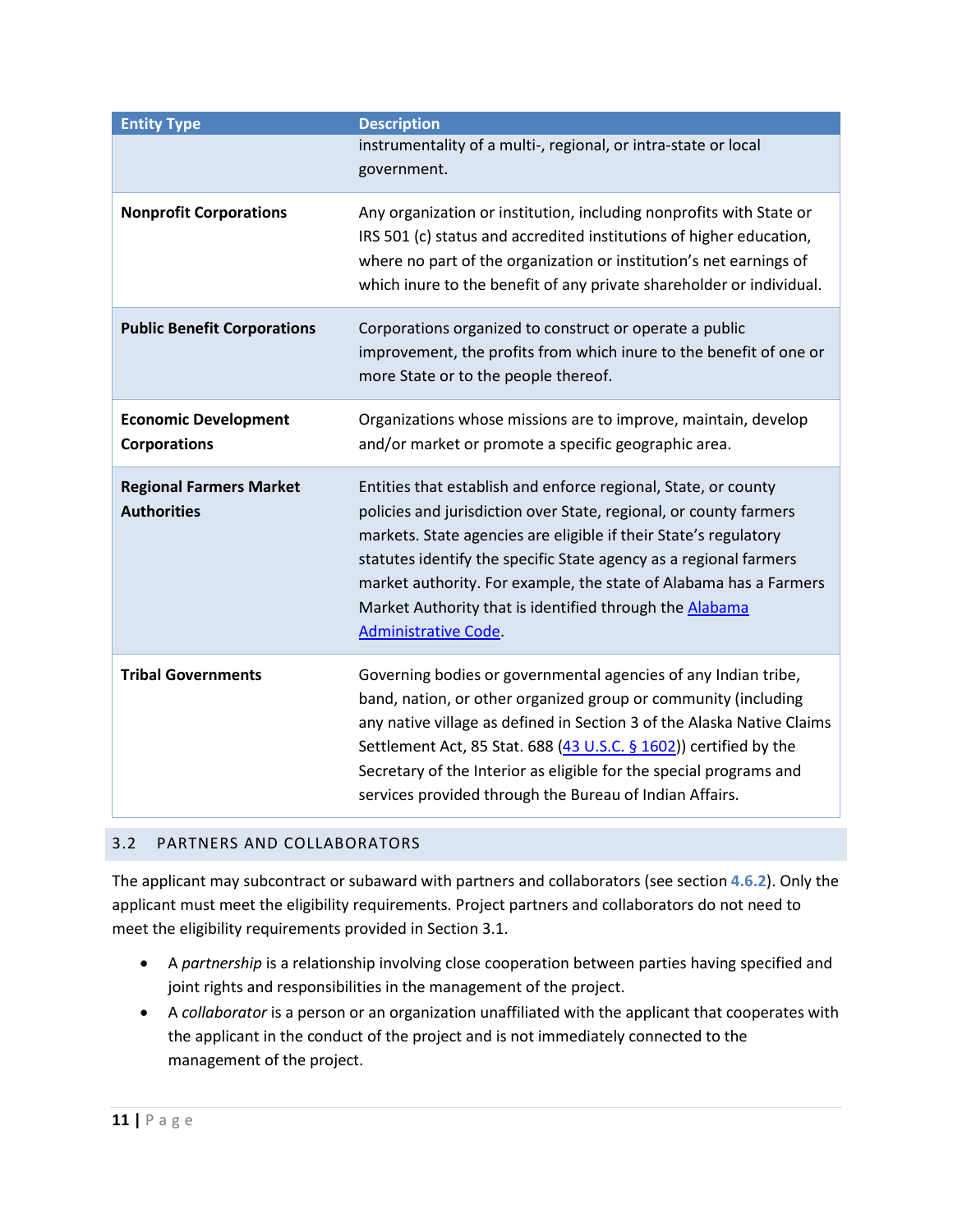Partners and Collaborators may come from private or public, for-profit or nonprofit entities, including but not limited to:

- New and beginning farmers and ranchers (individuals or entities that have not operated a farm or ranch for more than 10 years and substantially participate in the operation);
- Rural enterprises (small and emerging private businesses in rural areas that have fewer than 50 employees and less than \$1 million in gross revenue);
- Agri-businesses; and
- Local government entities

Applicants are required to show evidence of existing community or industry support and engagement. AMS will not award grant funds for projects that solely benefit one individual or entity.

### <span id="page-11-0"></span>3.3 LIMIT ON NUMBER OF APPLICATIONS

An applicant may submit multiple project proposals to FMPP and LFPP. If recommended for multiple awards, applicants will be awarded at most one LFPP award and one FMPP award under the 2018 RFA. For example:

- For FMPP, this means that an applicant may be awarded one Capacity Building **OR** one Community Development, Training, and Technical Assistance grant, but not both during the current award cycle.
- For LFPP, this means that an applicant may be awarded one Planning **OR** one Implementation grant, but not both during the current award cycle.

If recommended for an award under both FMPP and LFPP, applicants may accept one FMPP and one LFPP award under this RFA. Program staff will contact the applicant to discuss the situation, if applicable.

An organization that currently has an active (not closed-out) grant award from a previous year under either FMPP or LFPP may apply to receive an award under this RFA if the applicant submits all required close out documentation by the application due date mentioned in section *[4.4](#page-17-1) [Submission Date and](#page-17-1)  [Time](#page-17-1)*. Please refer to section *[6.4.2](#page-32-2) [Award Closeout](#page-32-2)* on this document for required close out documentation.

AMS will evaluate the highest scoring applications to ensure there is no duplication of funding between LFPP and FMPP. This information will be used for final funding decisions. AMS will communicate any issues to applicants, if applicable.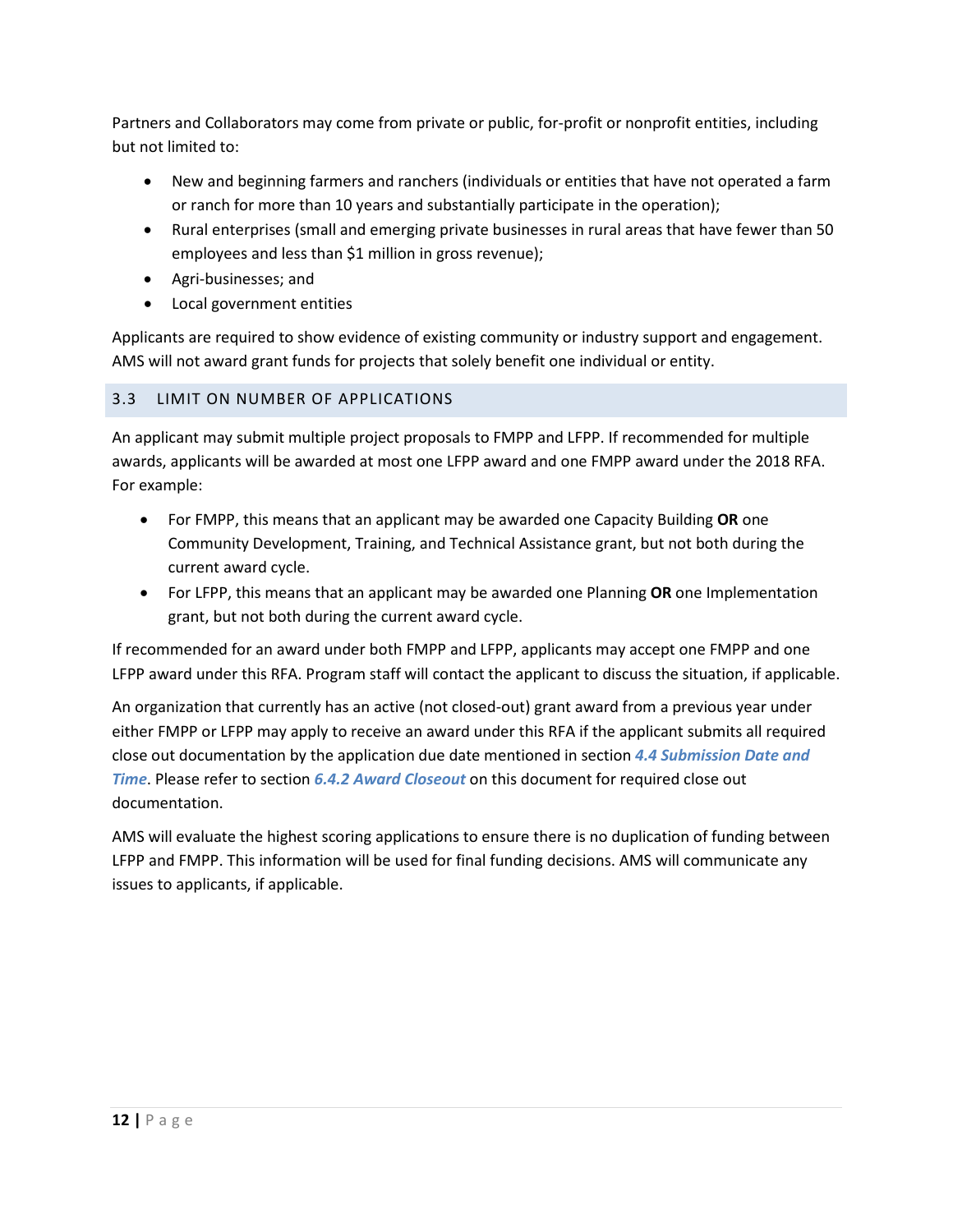### 3.3.1 FISCAL SPONSORS/AGENTS

FMLFPP eligible applicants may use fiscal sponsors/agents in their effort to attain and administer a grant award under FMLFPP. Such applicants seeking to implement an FMLFPP project may:

- Submit an application directly to AMS through Grants.gov and request to use funds to establish a contractual relationship with a fiscal sponsor/agent to perform administrative or financial functions on behalf of the applicant; or
- Utilize a fiscal sponsor/agent to apply for an FMPP and/or LFPP award on behalf of the implementing organization. By doing so, the sponsor/agent accepts all financial and legal liabilities for that organization at the time the award is made. In the case of FMLFPP applications, fiscal sponsors/agents would submit the application as the applicant organization, and the AOR responsible for all grant decisions would be an employee of the fiscal sponsor/agent. Fiscal sponsors/agents are bound by the same requirements mentioned in this RFA as other applicant organizations.

An applicant organization cannot accept an award and later transfer the award to a fiscal sponsor/agent.

#### <span id="page-12-1"></span>3.4 COSTSHARING AND MATCHING

FMPP does not require a cost-share or match.

#### <span id="page-12-2"></span>**4.0 APPLICATION AND SUBMISSION INFORMATION**

### <span id="page-12-3"></span>4.1 ELECTRONIC APPLICATION PACKAGE

Only electronic applications may be submitted via Grants.gov in response to this RFA. We urge applicants to submit early to the Grants.gov system. For an overview of the Grants.gov application process see the [Apply for Grants](http://www.grants.gov/web/grants/applicants/apply-for-grants.html) webpage on Grants.gov. This RFA contains the information needed to obtain and complete required application forms and AMS-specific attachments. More information about applying through Grants.gov can be found in section **4.7 [Grants.gov Application Submission and](#page-25-0)  [Receipt Procedures and Requirements](#page-25-0)***.* 

Applicants can find the opportunity under either the Catalog of Federal Assistance (CFDA) number "10.168," or the FMPP Funding Opportunity Number "USDA-AMS-TM-FMPP-G-18-0002".

### <span id="page-12-0"></span>4.2 CONTENT AND FORM OF APPLICATION SUBMISSION

#### 4.2.1 SF-424 APPLICATION FOR FEDERAL ASSISTANCE

**Required**. The SF-424 is available via the opportunity at Grants.gov. Most information blocks on the required form are either self-explanatory or are adequately explained in the instructions. However, you must use the following supplemental instructions associated with specific blocks on form SF-424.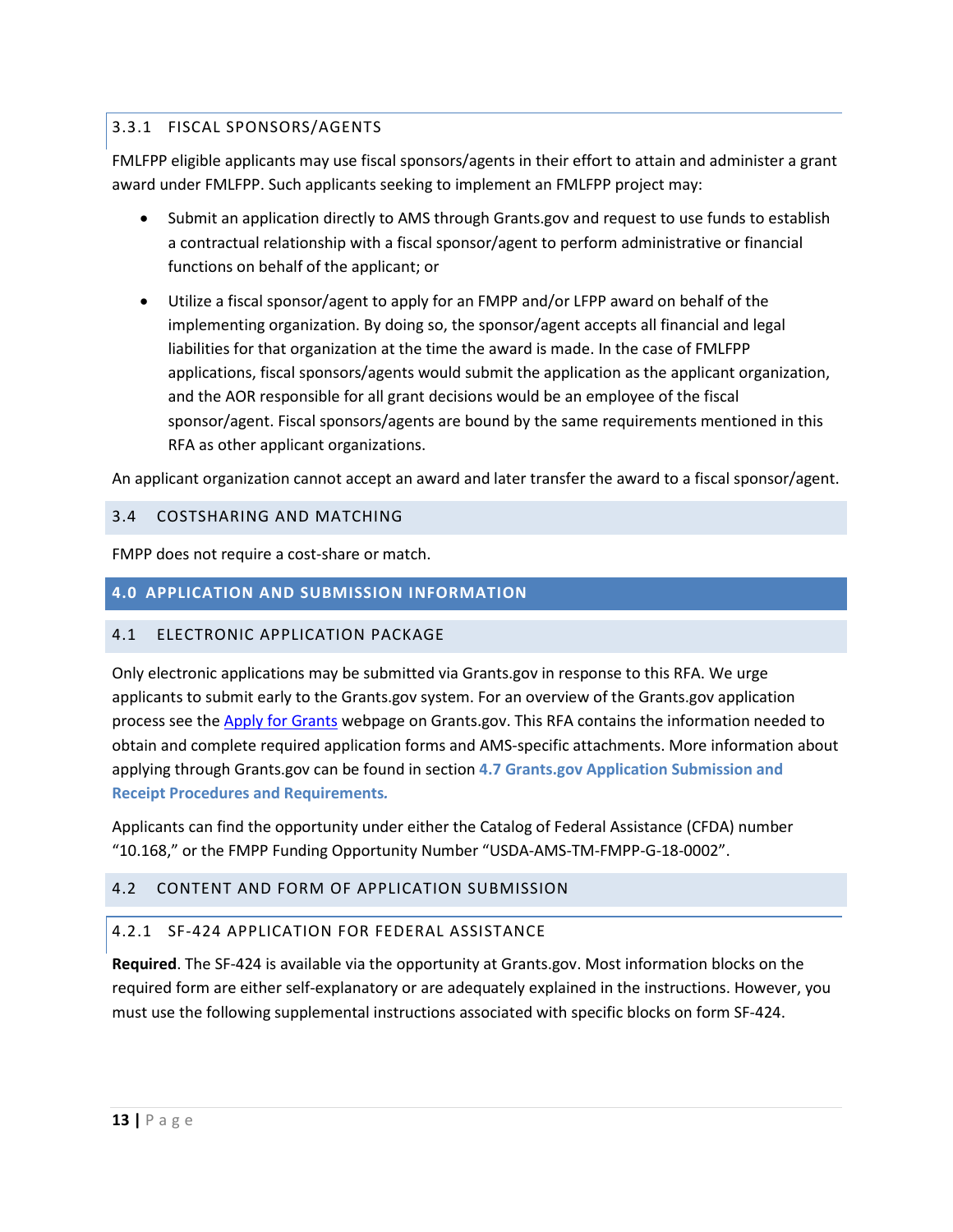| <b>Block</b>                                                                        | <b>Instructions</b>                                                                                                                                                                                                                                                                                                                                                                                                                                             |
|-------------------------------------------------------------------------------------|-----------------------------------------------------------------------------------------------------------------------------------------------------------------------------------------------------------------------------------------------------------------------------------------------------------------------------------------------------------------------------------------------------------------------------------------------------------------|
| #1 Type of Submission                                                               | Application                                                                                                                                                                                                                                                                                                                                                                                                                                                     |
| #2 Type of Application                                                              | New or Continuation                                                                                                                                                                                                                                                                                                                                                                                                                                             |
| #4 through #7                                                                       | Not required                                                                                                                                                                                                                                                                                                                                                                                                                                                    |
|                                                                                     | Applicant DUNS# for the Organization submitting the                                                                                                                                                                                                                                                                                                                                                                                                             |
|                                                                                     | application. See <b>D&amp;B Request a DUNS Number</b> .                                                                                                                                                                                                                                                                                                                                                                                                         |
| #8c Organizational DUNS<br>#8d Address                                              | <b>NOTE:</b> Applicants that apply for a grant must be capable of<br>managing and monitoring Federal funds and project<br>activities and outcomes. Recipients cannot transfer the<br>award to another recipient organization once a grant is<br>awarded (you may not apply under one DUNS number and<br>switch to another later). Refer to section 4.7.1, Obtain a<br><b>DUNS Number of this RFA.</b><br>Enter the organization street address as it appears in |
|                                                                                     | SAM.gov. P.O. Boxes not accepted. Enter a 9-digit zip code.                                                                                                                                                                                                                                                                                                                                                                                                     |
| #10 Name of Federal Agency                                                          | AMS, USDA                                                                                                                                                                                                                                                                                                                                                                                                                                                       |
| #11 Catalog of Federal Domestic Assistance<br>Number                                | 10.168                                                                                                                                                                                                                                                                                                                                                                                                                                                          |
| #12 Funding Opportunity Number                                                      | USDA-AMS-TM-FMPP-G-18-0002<br>Ensure you are applying for the correct grant program.                                                                                                                                                                                                                                                                                                                                                                            |
| #13 Competition Identification Number                                               | Not applicable                                                                                                                                                                                                                                                                                                                                                                                                                                                  |
| #14 Areas Affected by Project                                                       | Enter cities, counties, states affected by project                                                                                                                                                                                                                                                                                                                                                                                                              |
| #15 Descriptive Title of Applicant's Project                                        | Provide a short description of the project.                                                                                                                                                                                                                                                                                                                                                                                                                     |
| #16a Congressional Districts for Applicant                                          | Enter the Congressional district where your main office is<br>located.                                                                                                                                                                                                                                                                                                                                                                                          |
| #16b Congressional Districts for<br>Program/Project                                 | Enter the Congressional district where your project will be<br>implemented. Write "All" if the projects will be<br>implemented in more than one location.                                                                                                                                                                                                                                                                                                       |
| #17 Proposed Project Start Date and End<br>Date                                     | The performance period cannot be more than 36 months (3<br>years) in length. CB and CTA projects begin September 30,<br>2018 and should be completed by no later than September<br>29, 2021.                                                                                                                                                                                                                                                                    |
| #18 Estimated Funding - Federal                                                     | Total Federal award requested.                                                                                                                                                                                                                                                                                                                                                                                                                                  |
| #18b Estimated Funding - Applicant                                                  | Not applicable.                                                                                                                                                                                                                                                                                                                                                                                                                                                 |
| #19 Is Applicant Subject to Review by State<br>Under Executive Order 12372 Process? | This initiative is subject to <i>intergovernmental review</i> .<br>Consult the official SPOC list to determine applicability in<br>your State.                                                                                                                                                                                                                                                                                                                  |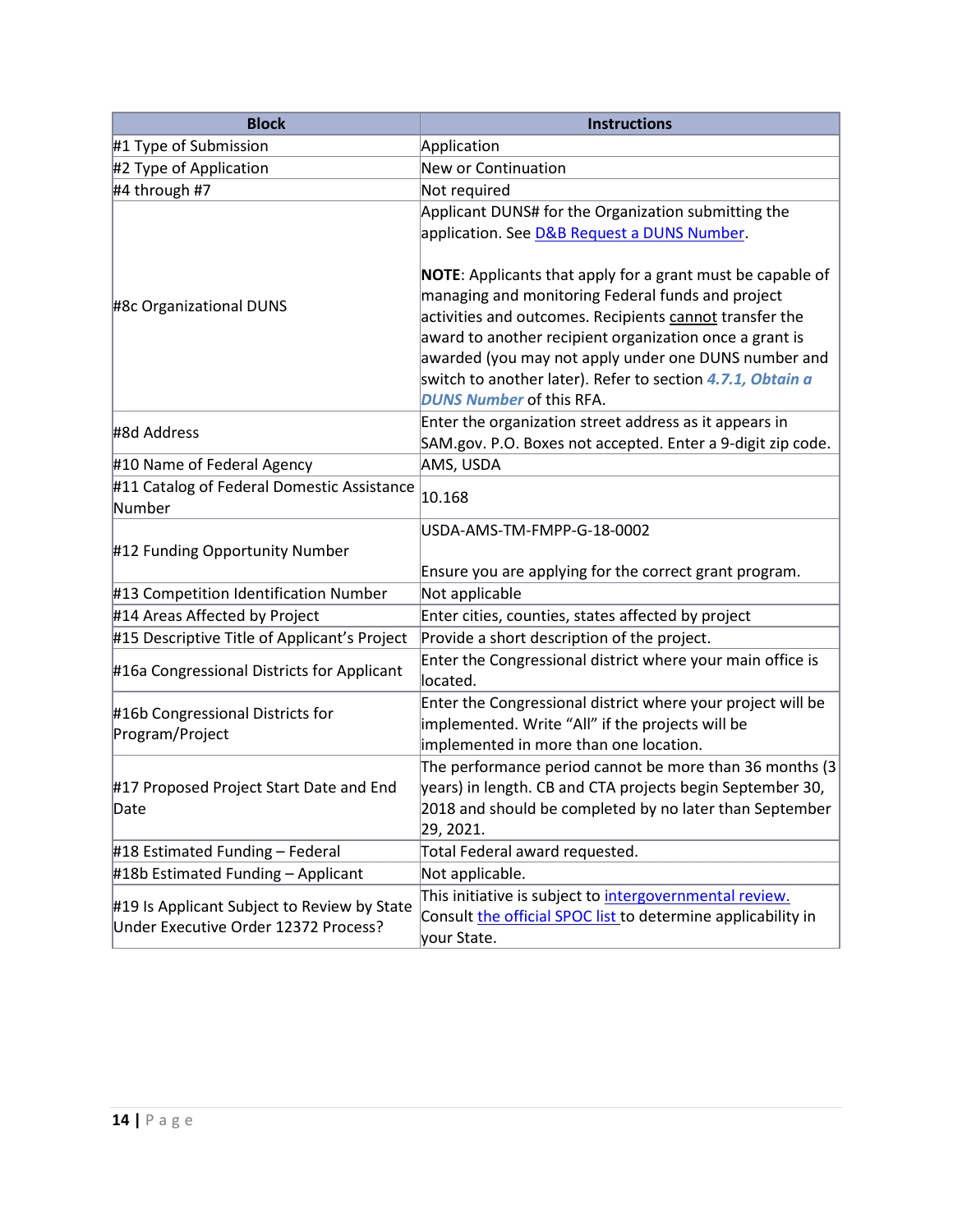### 4.2.2 SF-424B ASSURANCES FOR NON-CONSTRUCTION PROGRAMS

**Required.** The SF-424B form is available via the opportunity a[t www.Grants.gov.](http://www.grants.gov/)

#### 4.2.3 PROJECT NARRATIVE

**Required**. Applicants are required to prepare and submit a narrative using the [FMLFPP Project Narrative](https://www.ams.usda.gov/sites/default/files/media/2018FMLFPPProjectNarrative03052018.docx) form. The form and instructions are available on the ["How do I Apply for an FMPP Grant"](https://www.ams.usda.gov/services/grants/fmpp/how-do-i-apply-fmpp-grant) webpage.

All applicants must complete the FMLFPP Project Narrative form and convert it to PDF. This PDF document must be attached to the Grants.gov application package using the "Add Attachments" button under SF-424 item #15.

Handwritten applications or applications in MS Word will not be accepted. The narrative must be typed, single-spaced, in 11-point font, and not exceed fifteen (15) 8.5 x 11 pages (excluding existing Project Narrative form content). For example, if the Project Narrative form is 14 pages before you begin entering your project information into the form, **your narrative may be up to 29 pages (14 pages + 15 pages)**. DO NOT modify the margins of the FMLFPP Project Narrative form.

The supporting documents listed below do not count toward the 15-page limit. Prior to submitting your application, make sure that it is in final form (i.e., if you used the "track changes" function, accept all changes before converting the document to PDF for final submission so that the mark-up is not visible).

### 4.2.4 LETTERS OF COMMITMENT FROM PARTNER AND COLLABORATOR ORGANIZATIONS

**Required**. Applicants must provide letters of commitment (in MS Word or PDF) from all project partners and collaborators. More information can be found on partners and collaborators in section *[3.2](#page-10-0) [Partners](#page-10-0)  [and Collaborators](#page-10-0)*. The letter must state the partner or collaborator agrees to the project management plan presented in the Project Narrative. Emails will not be accepted. The Letter of Commitment must include the following:

- Project Applicant
- Project Title
- A short introduction describing the partnering organization's mission and its interest in FMLFPP development
- What the organization commits to participating in and supporting
- The time period of the partnership
- Roles of the participating individuals, as applicable, and any individual time commitment
- A statement that these individuals and the organization agree to abide by the management plan contained in the application

Submit *Letters of Commitment* on letterhead and address them to the applicant (i.e., Project Director). Clearly indicate at the top of the documents that they are **LETTERS OF COMMITMENT**. Letters must accompany the proposal at the time of application. Unsigned letters will not be accepted.

AMS has posted **[A SUGGESTED PARTNER ORGANIZATION TEMPLATE LETTER](https://www.ams.usda.gov/sites/default/files/media/Partnering%20Organization%20Template%20Letter.docx)** on the FMPP application website. We highly-encourage you to use this template.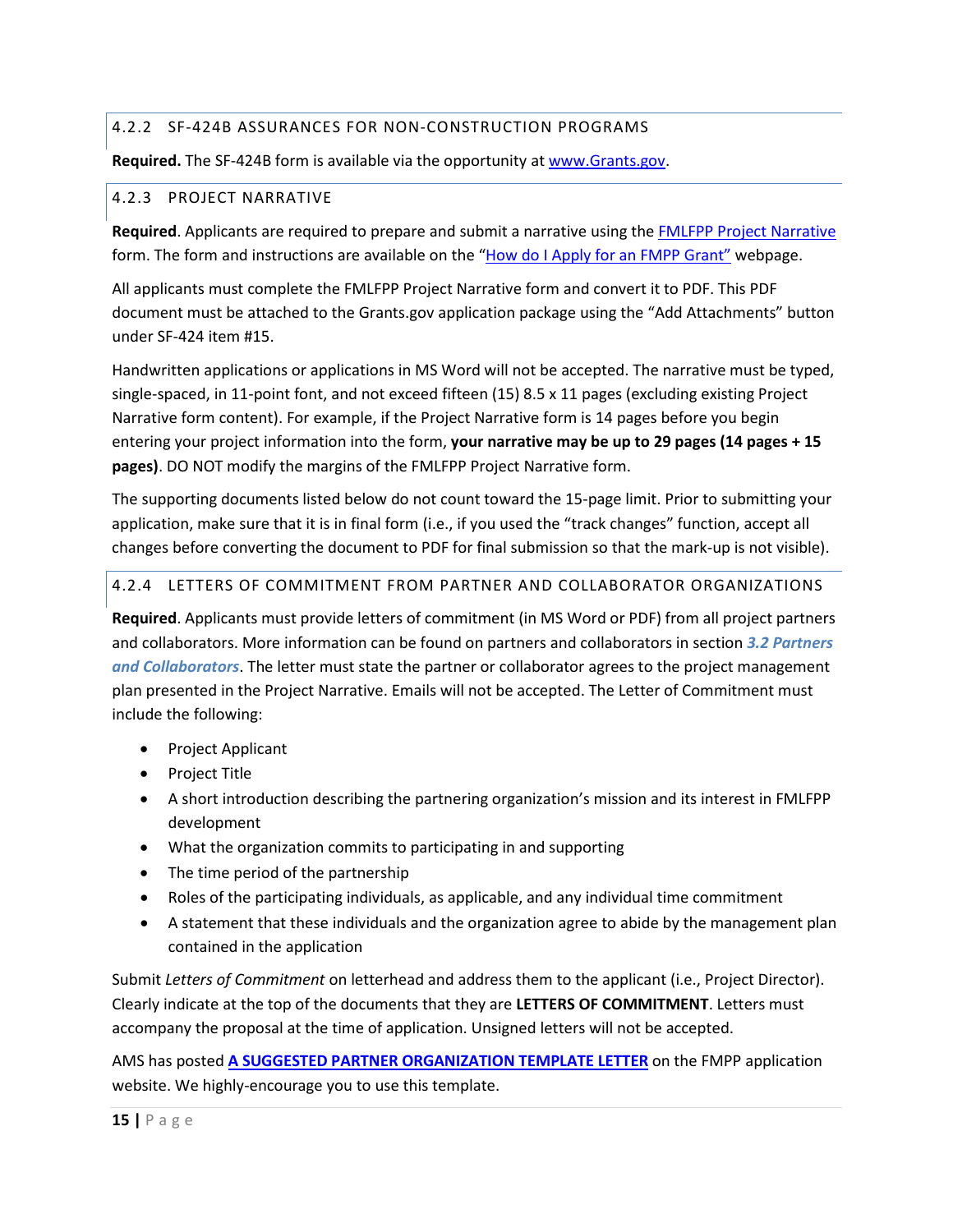Letter(s) must be attached to the Grants.gov application package using the "Add Attachments" button under SF-424 item #15.

**PLEASE NOTE**: FMPP does not require Congressional letters of support nor do they carry any weight during the evaluation process.

### 4.2.5 FORM AD-3030, REPRESENTATIONS REGARDING FELONY CONVICTION AND TAX DELINQUENT STATUS FOR CORPORATE APPLICANTS

**Required if the applicant is a corporation**. A corporation includes, but is not limited to, any entity that has filed articles of incorporation in one of the 50 States, the District of Columbia, or the U.S. territories. Corporations can include both for-profit and non-profit entities. The AD-3030 is a self-certification form. It is the responsibility of the applicant to determine if the AD-3030 needs to be completed and submitted. The applicant must submit the fillable PDF version of the form in Grants.gov. Most information blocks on the required form are self-explanatory; however, AMS is providing further clarification below.

| <b>Block</b>                                                                        | <b>Instructions</b>                                                                                                                                                                                                                                                                                                                  |
|-------------------------------------------------------------------------------------|--------------------------------------------------------------------------------------------------------------------------------------------------------------------------------------------------------------------------------------------------------------------------------------------------------------------------------------|
| #1 Applicant's Name                                                                 | Enter the name of the individual or authorized<br>representative who is submitting the application on<br>behalf of the applicant organization.                                                                                                                                                                                       |
| #2 Applicant's Address                                                              | Enter the address of the applicant organization.                                                                                                                                                                                                                                                                                     |
| #3 Tax ID No.                                                                       | Enter the last four digits of the applicant organization's<br>Tax Identification number.                                                                                                                                                                                                                                             |
|                                                                                     | Address these questions by checking the Yes/No boxes.                                                                                                                                                                                                                                                                                |
|                                                                                     | For question 4B, see below for what is meant by "acting"<br>on behalf of."                                                                                                                                                                                                                                                           |
| #4A, 4B, 4C Questions                                                               | If the action of the official or agent resulted in a benefit<br>to the corporation, then the official or agent was<br>"acting on behalf" of the corporation. If the action of<br>the official or agent resulted in a benefit to the official<br>or agent, then the official or agent was not acting on<br>behalf of the corporation. |
| #5A Applicant's Signature (By)                                                      | The individual or authorized representative who is<br>submitting the application on behalf of the applicant<br>organization must sign the form.                                                                                                                                                                                      |
| #5B Title/Relationship of the Individual if<br>Signing in a Representative Capacity | Enter the title of the individual or authorized<br>representative who is submitting the application on<br>behalf of the applicant organization.                                                                                                                                                                                      |
| #5C Date Signed                                                                     | Date the form.                                                                                                                                                                                                                                                                                                                       |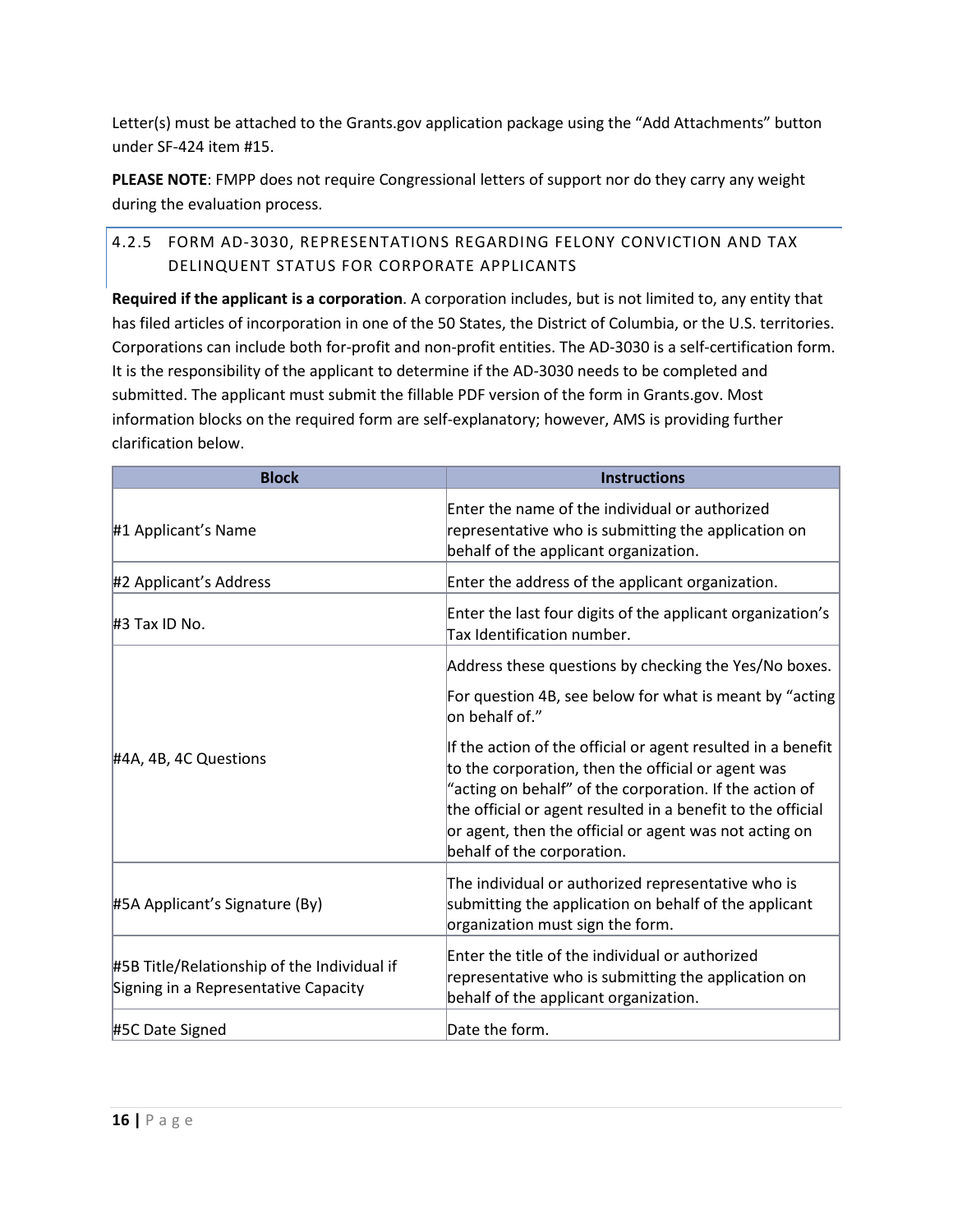### 4.2.6 FORM AD-3031, ASSURANCE REGARDING FELONY CONVICTION OR TAX DELINQUENT STATUS FOR CORPORATE APPLICANTS

**Required if the applicant is a corporation**. A corporation includes, but is not limited to, any entity that has filed articles of incorporation in one of the 50 States, the District of Columbia, or the U.S. territories. Corporations can include both for-profit and non-profit entities.

The applicant must submit the fillable PDF version of the form in Grants.gov. AD-3031 is a selfcertification form. It is the responsibility of the applicant to determine if the AD-3031 needs to be completed and submitted.

### <span id="page-16-0"></span>4.2.7 EVIDENCE OF CRITICAL INFRASTRUCTURE

**Required if critical resources and/or infrastructure are necessary for the completion of the proposed project**. Applicants are required to submit evidence (as PDFs or MS Word documents) that critical resources and infrastructure upon which the initiation and completion of a project will depend are in place, meaning in working condition or usable, at the time of proposal submission. Land, structures, and other critical resources must be in place and in working condition at the time of application submission. The letter must indicate the critical resources that are necessary for initiation and completion of the project and certify that they are in place and committed prior to the start date of the project. The Letter of Evidence of Critical Infrastructure must include the following:

- Project Applicant
- Project Title
- A statement about committing/approving/granting permission, etc. of the critical resource or infrastructure to the project for the time period
- A description of the approved use of the critical resource or infrastructure approved for the project, any costs associated with its use, and any qualifying circumstances for its use.

Submit Letters of Evidence of Critical Resources and Infrastructure on letterhead and address it to the applicant (i.e., Project Director). Clearly indicate at the top of the documents that they are **EVIDENCE OF CRITICAL RESOURCES AND INFRASTRUCTURE**. The evidence must accompany the proposal at the time of the application submission.

AMS has posted **[A SUGGESTED EVIDENCE OF CRITICAL RESOURCES AND INFRASTRUCTURE TEMPLATE](https://www.ams.usda.gov/sites/default/files/media/Critical%20Resource-Infrastructure%20Template%20Letter.docx)  [LETTER](https://www.ams.usda.gov/sites/default/files/media/Critical%20Resource-Infrastructure%20Template%20Letter.docx)** on the FMPP application website. We highly-encourage you to use this template.

Letter(s) must be attached to the Grants.gov application package using the "Add Attachments" button under Form SF-424 item #15.

### 4.2.8 NEGOTIATED INDIRECT COST RATE AGREEMENT (NICRA)

**Required if the applicant has a Negotiated Indirect Cost Rate Agreement (NICRA)**. Refer to section *[4.6.1](#page-17-4) [Indirect Costs](#page-17-4)* for more information. The NICRA must be in PDF format and attached to the Grants.gov application package using the "Add Attachments" button under SF-424 item #15.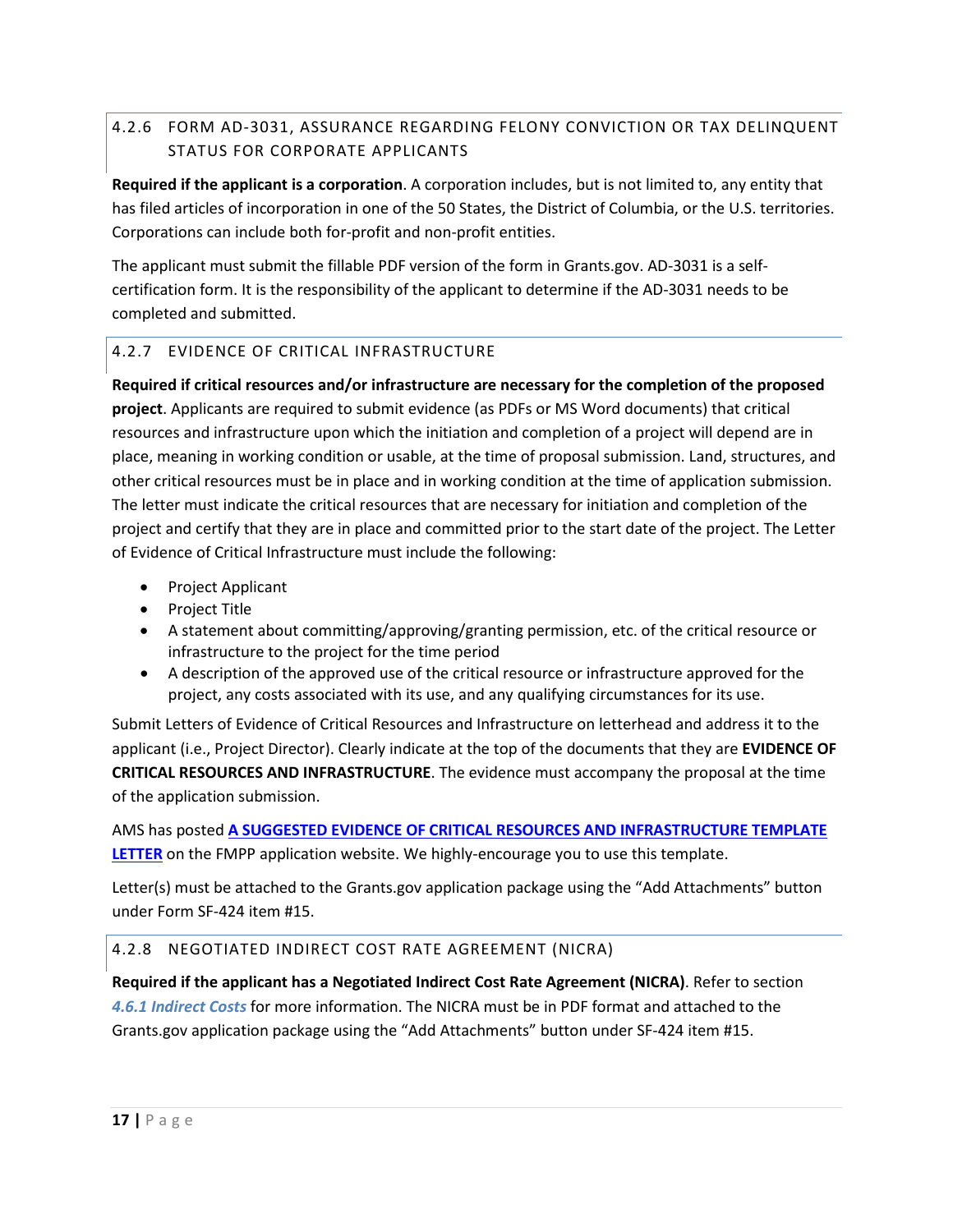#### <span id="page-17-0"></span>4.3 SUBMITTED APPLICATION QUALIFICATION

Your application will **not be accepted** if it:

- Is received by Grants.gov after the submission deadline (se[e AMS' Policy on Late Applications\)](https://www.ams.usda.gov/sites/default/files/media/AMSPolicyonConsiderationofLateNonresponsiveApplications.pdf).
- Is submitted via any method other than through [www.Grants.gov.](http://www.grants.gov/)

Your application will be **rejected** if it:

• Is not responsive to the requirements of this RFA (See **AMS' Policy on Non-Responsive** [Applications\)](https://www.ams.usda.gov/sites/default/files/media/AMSPolicyonConsiderationofLateNonresponsiveApplications.pdf).

#### <span id="page-17-1"></span>4.4 SUBMISSION DATE AND TIME

Applications must be submitted electronically through Grants.gov. Ensure that all components of the application are complete before submission. Allow enough time for the application process, as it may take more than one attempt before your application is successfully submitted. AMS encourages organizations to submit applications at least 2 weeks prior to the application deadline to ensure all certifications and registrations are met.

Only applications submitted and validated by 11:59 pm EDT on May 7, 2018 to Grants.gov will be accepted. Se[e AMS' Policy on Late Applications.](https://www.ams.usda.gov/sites/default/files/media/AMSPolicyonConsiderationofLateNonresponsiveApplications.pdf)

#### <span id="page-17-2"></span>4.5 INTERGOVERNMENTAL REVIEW

<span id="page-17-3"></span>FMLFPP is subject to **Executive Order 12372**, "Intergovernmental Review of Federal Programs." Click here to refer to the officia[l State Point of Contact listing.](https://www.whitehouse.gov/wp-content/uploads/2017/11/Intergovernmental_-Review-_SPOC_01_2018_OFFM.pdf)

#### 4.6 FUNDING RESTRICTIONS

#### <span id="page-17-4"></span>4.6.1 INDIRECT COSTS

*Indirect costs* (also known as "facilities and administrative costs"—defined at [2 CFR §200.56\)](http://www.ecfr.gov/cgi-bin/text-idx?node=2:1.1.2.2.1&rgn=div5#se2.1.200_156) are those costs incurred for a common or joint purpose benefitting more than one cost objective, and not readily assignable to the cost objectives specifically benefitted, without effort disproportionate to the results achieved.

As stated in the regulation  $(2 \text{ CFR } \frac{56200.413}{2} \text{ and } \frac{414}{2})$ , any non-Federal entity that has never received a negotiated indirect cost rate, except State and Local Government and Indian Tribe Indirect Cost Proposals, may elect to charge a de minimis rate of 10 percent of modified total direct costs (MTDC), which may be used indefinitely. As described in  $2$  CFR  $\S 200.403$ , costs must be consistently charged as either indirect or direct costs, but may not be double charged or inconsistently charged as both. If chosen, this methodology must be used consistently for all Federal awards until such time as a recipient chooses to negotiate for a rate, which the recipient may apply to do at any time.

All applicants who elect to charge a de minimis rate of 10 percent must use the MTDC as the base. MTDCs are defined in  $2$  CFR  $\S 200.68$  as all direct salaries and wages, applicable fringe benefits, materials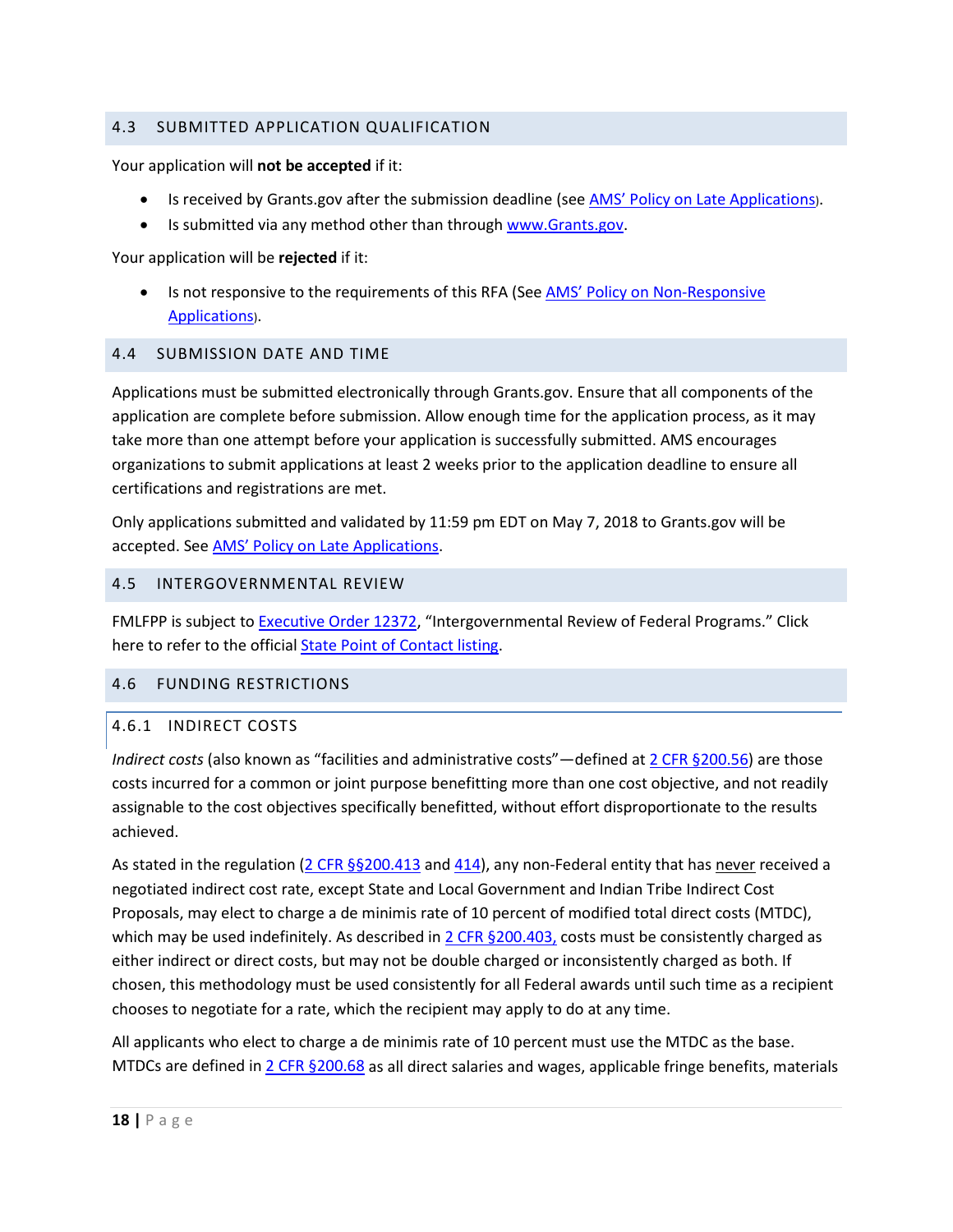and supplies, services, travel, and up to the first \$25,000 of each subaward (regardless of the period of performance of the subawards under the award). MTDCs excludes equipment, capital expenditures, charges for patient care, rental costs, tuition remission, scholarships and fellowships, participant support costs, and the portion of each subaward in excess of \$25,000. Other items may be excluded only when necessary to avoid a serious inequity in the distribution of indirect costs, and with the approval of the cognizant agency for indirect costs.

If a cognizant agency has approved an applicant's negotiated indirect cost rate, the applicant must submit a copy of its approved *NICRA* with its application. Entities that would like to negotiate an indirect cost rate must contact their cognizant agency. For cognizant agency assignments se[e 2 CFR §200.19.](http://www.ecfr.gov/cgi-bin/text-idx?SID=b604d136261e7179f37dcd8b28d0e921&mc=true&node=pt2.1.200&rgn=div5#se2.1.200_1306)

### <span id="page-18-0"></span>4.6.2 SUBAWARD RESTRICTION

The applicant is expected to perform the major portion of the project; however, subawards or subcontracts with partners, collaborators, or other parties that provide additional knowledge, expertise, or resources for the purposes of the proposed project that are not otherwise available within the applicant's organization are allowable. Using grant funds to competitively "re-grant" funds in mini-grant programs or to activities that are not central to the purpose of the project or for unknown costs unallowable.

### <span id="page-18-1"></span>4.6.3 ALLOWABLE AND UNALLOWABLE COSTS AND ACTIVITIES

AMS awards are subject to the most recent [General Terms and Conditions,](https://www.ams.usda.gov/sites/default/files/media/AMSGrantsTermsandConditions.pdf) Uniform Requirements, Cost Principles, and Audit Requirements for Federal Awards [\(2 CFR §200\)](https://www.ecfr.gov/cgi-bin/retrieveECFR?gp=&SID=988467ba214fbb07298599affd94f30a&n=pt2.1.200&r=PART&ty=HTML), and other laws and regulations affecting Federal assistance.

Applicants that have questions concerning the allowability of costs after reviewing this section should contact AMS staff using the contact information listed under *[7.0 Agency Contact](#page-33-0)*.

| <b>Cost Category</b>                        | <b>Description</b>                                                                                                                                                                                                                                                                                                                                                                                                                                                                                                                                                             |
|---------------------------------------------|--------------------------------------------------------------------------------------------------------------------------------------------------------------------------------------------------------------------------------------------------------------------------------------------------------------------------------------------------------------------------------------------------------------------------------------------------------------------------------------------------------------------------------------------------------------------------------|
| <b>Buildings and Land -</b><br>Construction | Unallowable for the acquisition of buildings, facilities, or land or to make<br>additions, improvements, modifications, replacements, rearrangements,<br>reinstallations, renovations or alterations of an existing building or facility<br>(including site grading and improvement, and architecture fees). This also<br>includes construction and construction-related materials, which may include,<br>but are not limited to the purchase of building materials such as wood, nails,<br>concrete, asphalt, roofing, gravel, sand, paint, insulation, drywall, or plumbing. |
|                                             | Unallowable for Greenhouses and hoop houses.<br>Allowable for rental costs of land and building space. However, lease to own<br>agreements (i.e., lease-to-own or rent-to-own) are not allowable. The lease or<br>rental agreement must terminate at the end of the grant cycle.                                                                                                                                                                                                                                                                                               |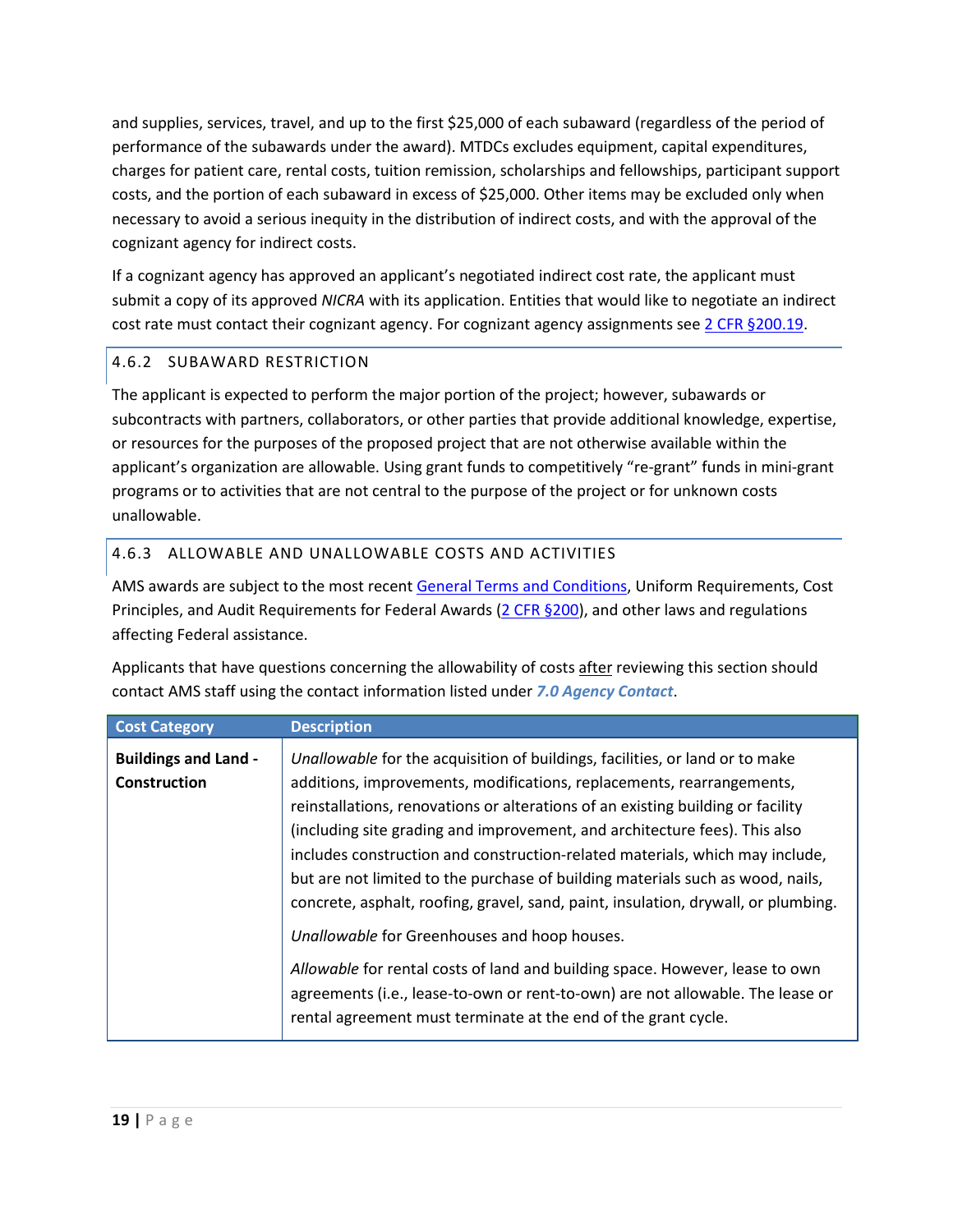<span id="page-19-0"></span>

| <b>Cost Category</b>                                                  | <b>Description</b>                                                                                                                                                                                                                                                                                                                                                                                                                                                                                                                                                                                                                                                                                                                                                                                                                                                                                                                                                   |
|-----------------------------------------------------------------------|----------------------------------------------------------------------------------------------------------------------------------------------------------------------------------------------------------------------------------------------------------------------------------------------------------------------------------------------------------------------------------------------------------------------------------------------------------------------------------------------------------------------------------------------------------------------------------------------------------------------------------------------------------------------------------------------------------------------------------------------------------------------------------------------------------------------------------------------------------------------------------------------------------------------------------------------------------------------|
|                                                                       | A building is any permanent structure designed or intended for support,<br>enclosure, shelter or protection of people, animals or property and having a<br>permanent roof supported by columns or walls.                                                                                                                                                                                                                                                                                                                                                                                                                                                                                                                                                                                                                                                                                                                                                             |
| <b>Conferences</b>                                                    | Unallowable if the project solely consists of conference/workshop costs as<br>defined in 2 CFR §200.432.                                                                                                                                                                                                                                                                                                                                                                                                                                                                                                                                                                                                                                                                                                                                                                                                                                                             |
|                                                                       | Allowable if the conference is part of a larger project to fulfill the purpose of a<br>grant program's legislated purpose. The applicant should clearly indicate the<br>purpose and target audience for any conference or workshop and explain how<br>the activity will be funded. Also indicate if registration fees will be collected and<br>if so, show the fees as program income in the Budget and Justification section of<br>the Project Narrative form. Allowable conference costs paid by the non-Federal<br>recipient as a sponsor or host of the conference may include rental of facilities,<br>speakers' fees, costs of meals (see Meals for restrictions) and refreshments,<br>local transportation, and other items incidental to such conferences with the<br>exception of entertainment costs that are unallowable. If registration fees are<br>collected, the recipient must report fees as program income (See 2 CFR<br>§200.307 Program Income). |
|                                                                       | Allowable to rent a building or room for training; however, where appropriate,<br>AMS encourages the use of technologies such as webinars, teleconferencing, or<br>videoconferencing as an alternative to renting a building or a room. If renting a<br>building or a room is necessary, the most cost-effective facilities such as State<br>government conference rooms should be utilized.                                                                                                                                                                                                                                                                                                                                                                                                                                                                                                                                                                         |
| Contingency<br><b>Provisions</b>                                      | Unallowable for miscellaneous and similar rainy-day funds for events the<br>occurrence of which cannot be foretold with certainty as to the time or<br>intensity, or with an assurance of their happening.                                                                                                                                                                                                                                                                                                                                                                                                                                                                                                                                                                                                                                                                                                                                                           |
|                                                                       | Unallowable for working capital for activities/items not already in place.                                                                                                                                                                                                                                                                                                                                                                                                                                                                                                                                                                                                                                                                                                                                                                                                                                                                                           |
| <b>Contributions or</b><br><b>Donations</b>                           | Unallowable for contributions or donations, including cash, property, and<br>services, made by the recipient to other entities.<br>Unallowable to purchase food or services to donate to other entities and/or<br>individuals.                                                                                                                                                                                                                                                                                                                                                                                                                                                                                                                                                                                                                                                                                                                                       |
| <b>Electronic Benefit</b><br><b>Transfer (EBT)</b><br><b>Machines</b> | Unallowable for the purchase/lease of Supplemental Nutrition Assistance<br>Program (SNAP) EBT equipment.<br>The USDA Food and Nutrition Service (FNS) provides funding to expand the<br>availability of SNAP EBT equipment and services at farmers markets and State                                                                                                                                                                                                                                                                                                                                                                                                                                                                                                                                                                                                                                                                                                 |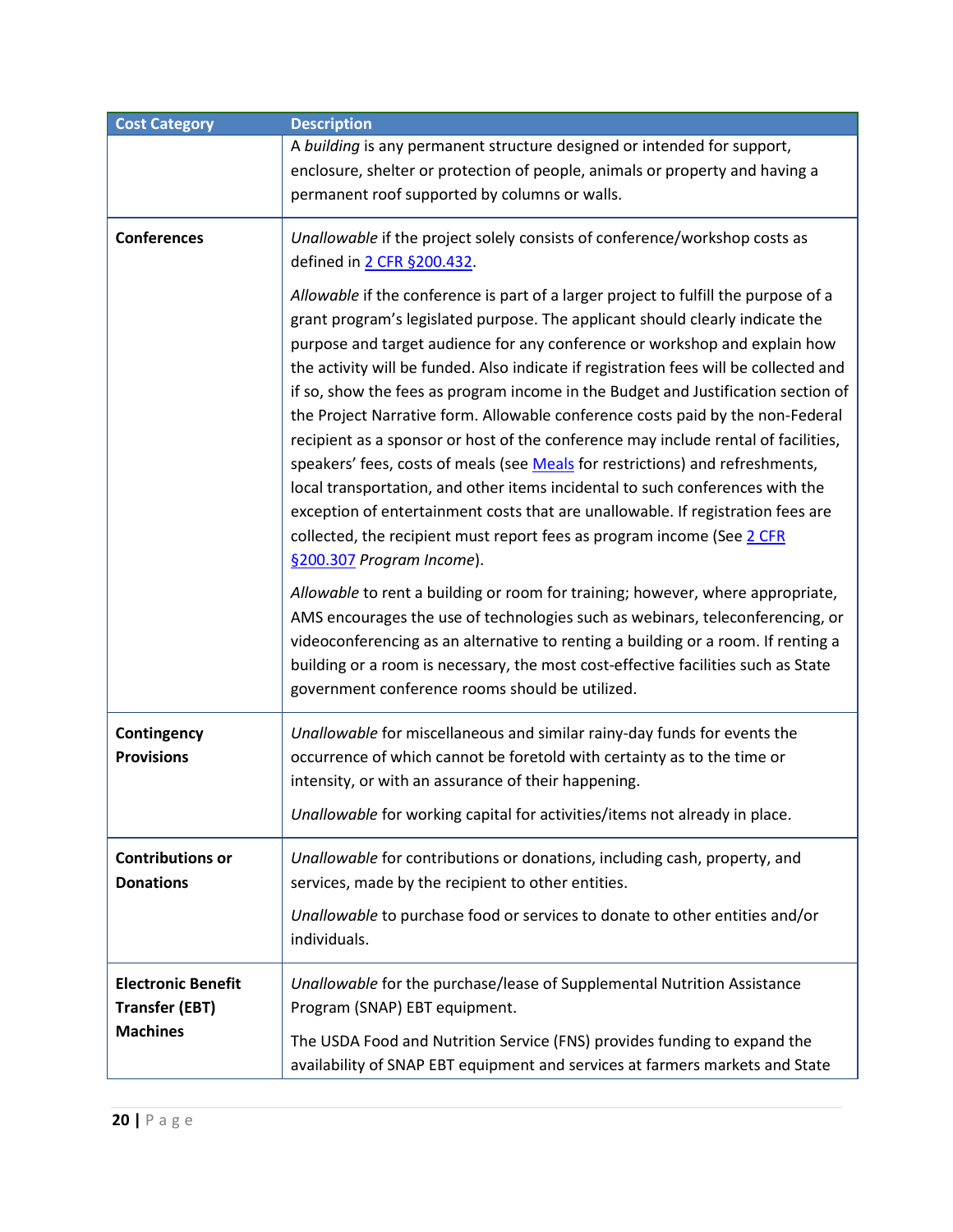| <b>Cost Category</b>       | <b>Description</b>                                                                 |
|----------------------------|------------------------------------------------------------------------------------|
|                            | SNAP agencies. At this time, applications for this program have been suspended     |
|                            | until further notice. To be contacted when the program resumes operations          |
|                            | (currently targeted for late winter 2018), please email                            |
|                            | FarmersMarket@fns.usda.gov For more information please review the                  |
|                            | following options.                                                                 |
|                            |                                                                                    |
|                            | State SNAP agencies offer no cost SNAP EBT equipment to newly                      |
|                            | authorized farmers markets and direct marketing farmers.                           |
|                            | <b>FNS SNAP and Farmers Markets resources provide additional EBT</b>               |
|                            | information.                                                                       |
| <b>Entertainment Costs</b> | Allowable for costs related to the project; however, they must not represent all   |
|                            | or a majority of the project costs.                                                |
|                            |                                                                                    |
|                            | Unallowable entertainment costs include amusement, diversion, and social           |
|                            | activities and any costs directly associated with such costs (such as tickets to   |
|                            | shows or sporting events and gratuities), regardless of their apparent             |
|                            | relationship to project objectives. Entertainment costs as defined in              |
|                            | 2 CFR §200.438                                                                     |
|                            |                                                                                    |
| Equipment                  | Unallowable for acquisition costs of general purpose equipment or lease to own     |
|                            | agreements (i.e., lease-to-own or rent-to-own).                                    |
|                            | Allowable for rental costs of general purpose equipment. Vehicles may be           |
|                            | leased, but not purchased. The lease or rental agreement must terminate at the     |
|                            | end of the grant cycle.                                                            |
|                            | Unallowable for the purchase of trucks that are commercially available for rent.   |
|                            | An example of an unallowable truck purchase is a refrigerated truck that can be    |
|                            | rented as-is (without making modifications or retrofitting). This truck is         |
|                            | considered general purpose equipment and can be rented, but not purchased.         |
|                            |                                                                                    |
|                            | For vehicle and equipment leases or rentals with an acquisition cost that equals   |
|                            | or exceeds \$5,000, rates should be in light of such factors as: rental costs of   |
|                            | comparable vehicles and equipment, if any; market conditions in the area;          |
|                            | alternatives available; and the type, life expectancy, condition, and value of the |
|                            | vehicle or equipment leased.                                                       |
|                            | Allowable for acquisition costs and rental costs of special purpose equipment      |
|                            | provided the following criteria are met:                                           |
|                            | Necessary for the research, scientific, or other technical activities of the<br>1) |
|                            | grant award;                                                                       |
|                            | Not otherwise reasonably available and accessible;<br>2)                           |
|                            |                                                                                    |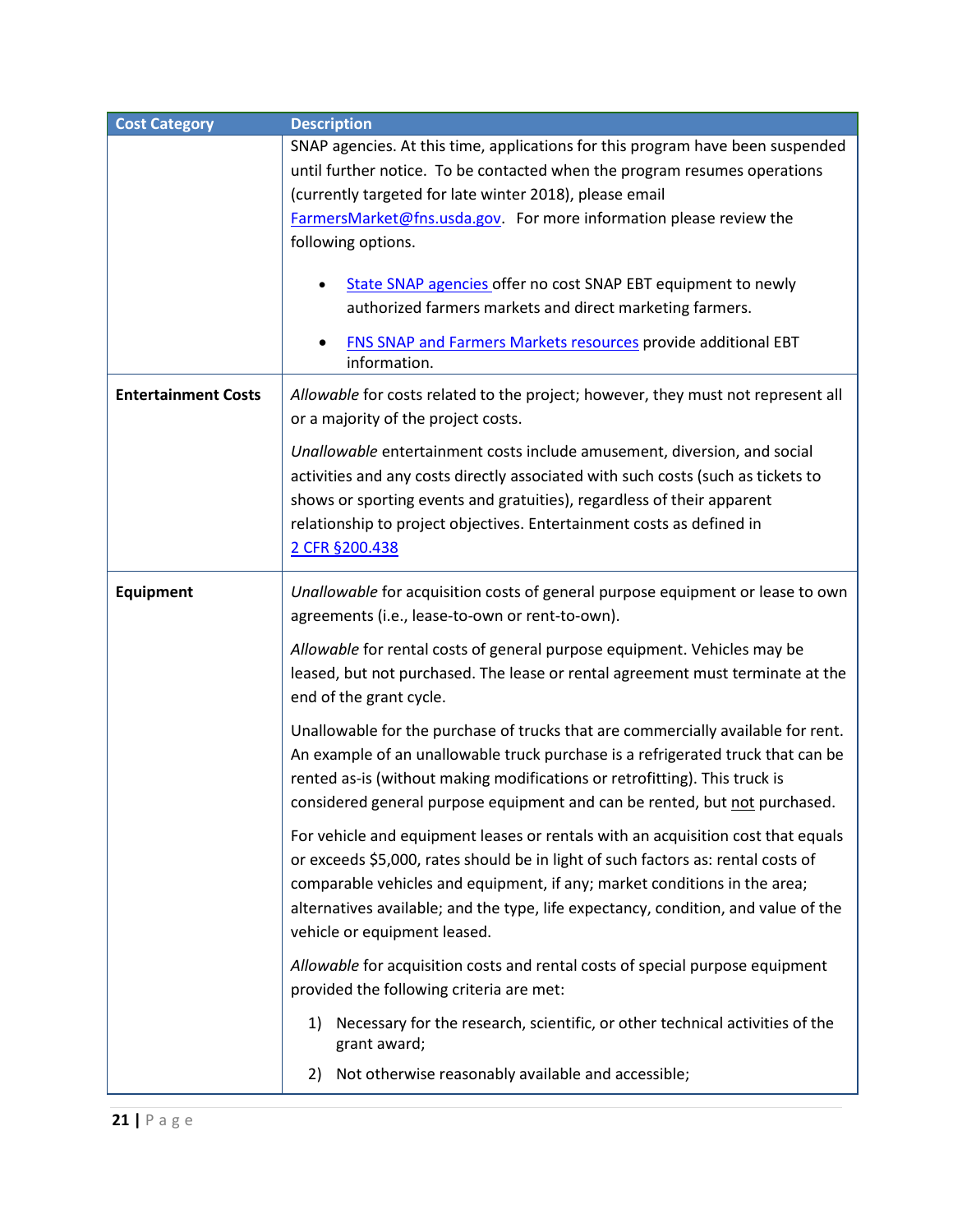| <b>Cost Category</b>                                                 | <b>Description</b>                                                                                                                                                                                                                                                                                                                                                                                                                                         |  |
|----------------------------------------------------------------------|------------------------------------------------------------------------------------------------------------------------------------------------------------------------------------------------------------------------------------------------------------------------------------------------------------------------------------------------------------------------------------------------------------------------------------------------------------|--|
|                                                                      | The type of equipment is normally charged as a direct cost by the<br>3)<br>organization;                                                                                                                                                                                                                                                                                                                                                                   |  |
|                                                                      | Acquired in accordance with organizational practices;<br>4)                                                                                                                                                                                                                                                                                                                                                                                                |  |
|                                                                      | 5) Must be used only to meet the legislative purpose of the grant program<br>and objectives of the grant award;                                                                                                                                                                                                                                                                                                                                            |  |
|                                                                      | More than one single commercial organization, commercial product, or<br>6)<br>individual must benefit from the use of the equipment;                                                                                                                                                                                                                                                                                                                       |  |
|                                                                      | Must not use special purpose equipment acquired with grant funds to<br>7)<br>provide services for a fee to compete unfairly with private companies<br>that provide equivalent services; and                                                                                                                                                                                                                                                                |  |
|                                                                      | Equipment is subject to the full range of acquisition, use, management,<br>8)<br>and disposition requirements under 2 CFR § 200.313 as applicable.                                                                                                                                                                                                                                                                                                         |  |
|                                                                      | <b>Definitions</b>                                                                                                                                                                                                                                                                                                                                                                                                                                         |  |
|                                                                      | <b>Equipment</b> is defined as tangible personal property (including information<br>technology systems) having a useful life of more than one year and a per-unit<br>acquisition cost that equals or exceeds the lesser of the capitalization level<br>established by the recipient for financial statement purposes, or \$5,000.                                                                                                                          |  |
|                                                                      | Acquisition cost means the cost of the asset including the cost to ready the<br>asset for its intended use. Acquisition cost for equipment, for example, means<br>the net invoice price of the equipment, including the cost of any modifications,<br>attachments, accessories, or auxiliary apparatus necessary to make it usable for<br>the purpose for which it is acquired.                                                                            |  |
|                                                                      | General Purpose Equipment means equipment that is not limited to technical<br>activities. Examples include office equipment and furnishings, modular offices,<br>telephone networks, information technology equipment and systems, air<br>conditioning equipment, reproduction and printing equipment, and motor<br>vehicles.                                                                                                                              |  |
|                                                                      | Special Purpose Equipment is equipment used only for research or technical<br>activities. FMLFPP examples include mobile markets; specialized equipment for<br>mobile markets; walk-in coolers; cooler storage units, mobile slaughter unit<br>components, a trailer to be retrofitted into a mobile market or food truck and<br>other equipment that requires modification because it is not already available<br>and readily usable in its current form. |  |
| Farm, Gardening, and<br><b>Production Activities</b><br>and Supplies | Unallowable for farm, gardening, and production activities, materials, supplies,<br>and other related costs. Example items may include soil, seeds, shovels, and<br>gardening tools.                                                                                                                                                                                                                                                                       |  |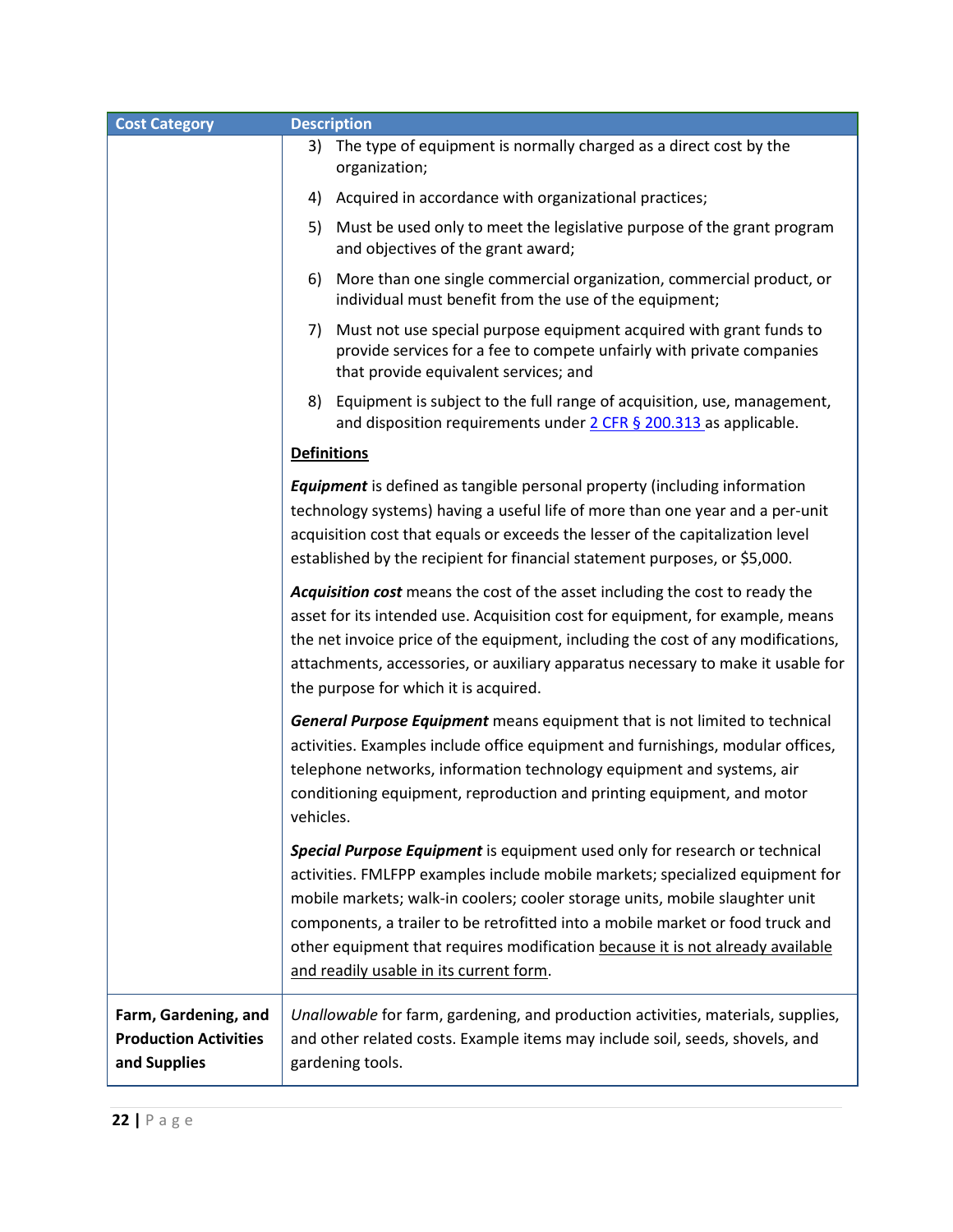<span id="page-22-0"></span>

| <b>Cost Category</b>                                                | <b>Description</b>                                                                                                                                                                                                                                                                                                                  |
|---------------------------------------------------------------------|-------------------------------------------------------------------------------------------------------------------------------------------------------------------------------------------------------------------------------------------------------------------------------------------------------------------------------------|
| Fines, Penalties,<br><b>Damages and Other</b><br><b>Settlements</b> | Unallowable for costs resulting from violations of, alleged violations of, or<br>failure to comply with, Federal, state, tribal, local or foreign laws and<br>regulations.                                                                                                                                                          |
| <b>Fundraising and</b><br>Investment<br><b>Management Costs</b>     | Unallowable for organized fundraising, including financial campaigns,<br>solicitation of gifts and bequests, and similar expenses incurred to raise capital<br>or obtain contributions, regardless of the purpose for which the funds will be<br>used. This includes salaries of personnel involved in activities to raise capital. |
| <b>Goods or Services for</b><br><b>Personal Use</b>                 | Unallowable for costs of goods or services for personal use of the recipient's<br>employees regardless of whether the cost is reported as taxable income to the<br>employees.                                                                                                                                                       |
| <b>Indirect Costs-</b><br>Unrecovered                               | Unallowable for unrecovered indirect costs.                                                                                                                                                                                                                                                                                         |
| Insurance and<br>Indemnification                                    | Allowable as indirect costs for insurance and indemnification.                                                                                                                                                                                                                                                                      |
| Lobbying                                                            | Unallowable as defined in 2 CFR § 200.450.                                                                                                                                                                                                                                                                                          |
| <b>Meals</b>                                                        | Unallowable for business meals when individuals decide to go to lunch or dinner<br>together when no need exists for continuity of a meeting. Such activity is<br>considered an entertainment cost.                                                                                                                                  |
|                                                                     | Unallowable for breakfasts for conference attendees because it is expected<br>these individuals will have sufficient time to obtain this meal on their own<br>before the conference begins in the morning.                                                                                                                          |
|                                                                     | Unallowable for meal costs that are duplicated in meeting participant's per<br>diem or subsistence allowances.                                                                                                                                                                                                                      |
|                                                                     | Allowable for lunch or dinner meals if the costs are reasonable and a<br>justification is provided that such activity maintains the continuity of the<br>meeting and to do otherwise will impose arduous conditions on the meeting<br>participants.                                                                                 |
|                                                                     | Allowable for meals consumed while in official travel status. They are<br>considered per diem expenses and should be reimbursed in accordance with<br>the organization's established written travel policies.                                                                                                                       |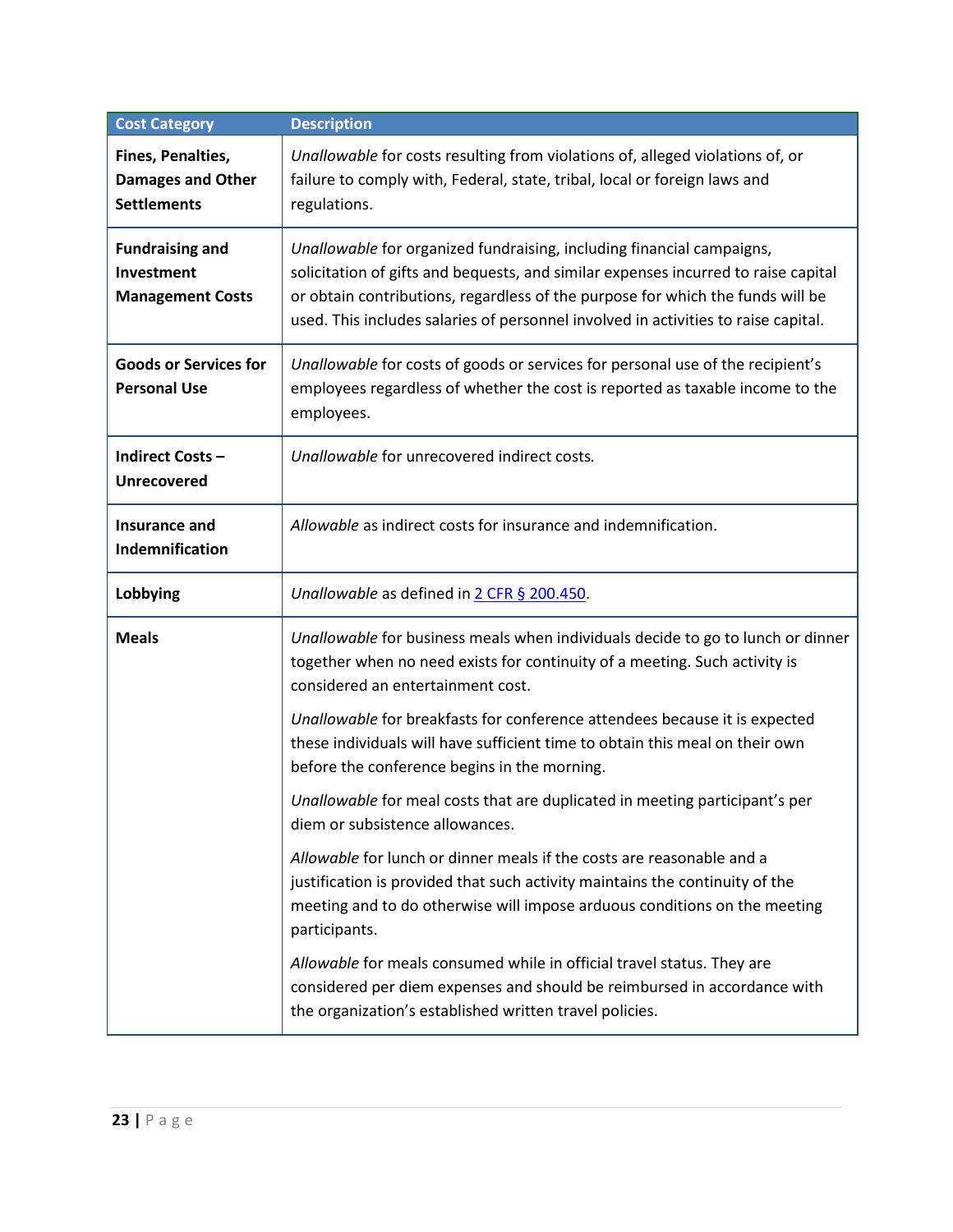| <b>Cost Category</b>                                               | <b>Description</b>                                                                                                                                                                                                                                                                                                                                                                                                    |
|--------------------------------------------------------------------|-----------------------------------------------------------------------------------------------------------------------------------------------------------------------------------------------------------------------------------------------------------------------------------------------------------------------------------------------------------------------------------------------------------------------|
| Memberships,                                                       | Unallowable for costs of membership in any civic or community organization.                                                                                                                                                                                                                                                                                                                                           |
| Subscriptions, and<br><b>Professional Activity</b><br><b>Costs</b> | Allowable for costs of membership in business, technical, and professional<br>organizations.                                                                                                                                                                                                                                                                                                                          |
|                                                                    |                                                                                                                                                                                                                                                                                                                                                                                                                       |
| <b>Organization Costs</b>                                          | Unallowable for costs of investment counsel and staff and similar expenses<br>incurred to enhance income from investments.                                                                                                                                                                                                                                                                                            |
|                                                                    | Allowable for organization costs per 2 CFR §200.455.                                                                                                                                                                                                                                                                                                                                                                  |
| <b>Participant Support</b><br><b>Costs</b>                         | Allowable for such items as stipends or subsistence allowances, and registration<br>fees paid to or on behalf of participants or trainees (but not employees) in<br>connection with approved conferences, training projects, surveys, and focus<br>groups.                                                                                                                                                            |
| <b>Political Activities</b>                                        | Unallowable for development or participation in political activities in<br>accordance with provisions of the Hatch Act (5 U.S.C. §§ 1501-1508 and §§<br>7324-7326).                                                                                                                                                                                                                                                   |
| <b>Pre-Award Costs</b>                                             | Allowable if such costs are necessary for efficient and timely performance of the<br>scope of the project work. Such costs are allowable only to the extent that they<br>would have been allowable if incurred after the date of the Federal award.                                                                                                                                                                   |
|                                                                    | A potential recipient may incur pre-award costs 90 calendar days before award.<br>These costs and associated activities must be included in the applicant's Project<br>Narrative and budget justification. All costs incurred before the award are at the<br>potential recipient's risk. The incurrence of pre-award costs in anticipation of an<br>award imposes no obligation on AMS to award funds for such costs. |
| <b>Rearrangement and</b><br><b>Reconversion Costs</b>              | Allowable as indirect costs incurred for ordinary and normal rearrangement and<br>alteration of facilities.                                                                                                                                                                                                                                                                                                           |
|                                                                    | Allowable as direct costs with prior approval for special arrangements and<br>alterations costs incurred specifically for the award.                                                                                                                                                                                                                                                                                  |
|                                                                    | Rearrangement and reconversion costs are those incurred in restoring or<br>rehabilitating the non-Federal entity's facilities to approximately the same<br>condition existing immediately before the start of the grant agreement, less<br>costs related to normal wear and tear.                                                                                                                                     |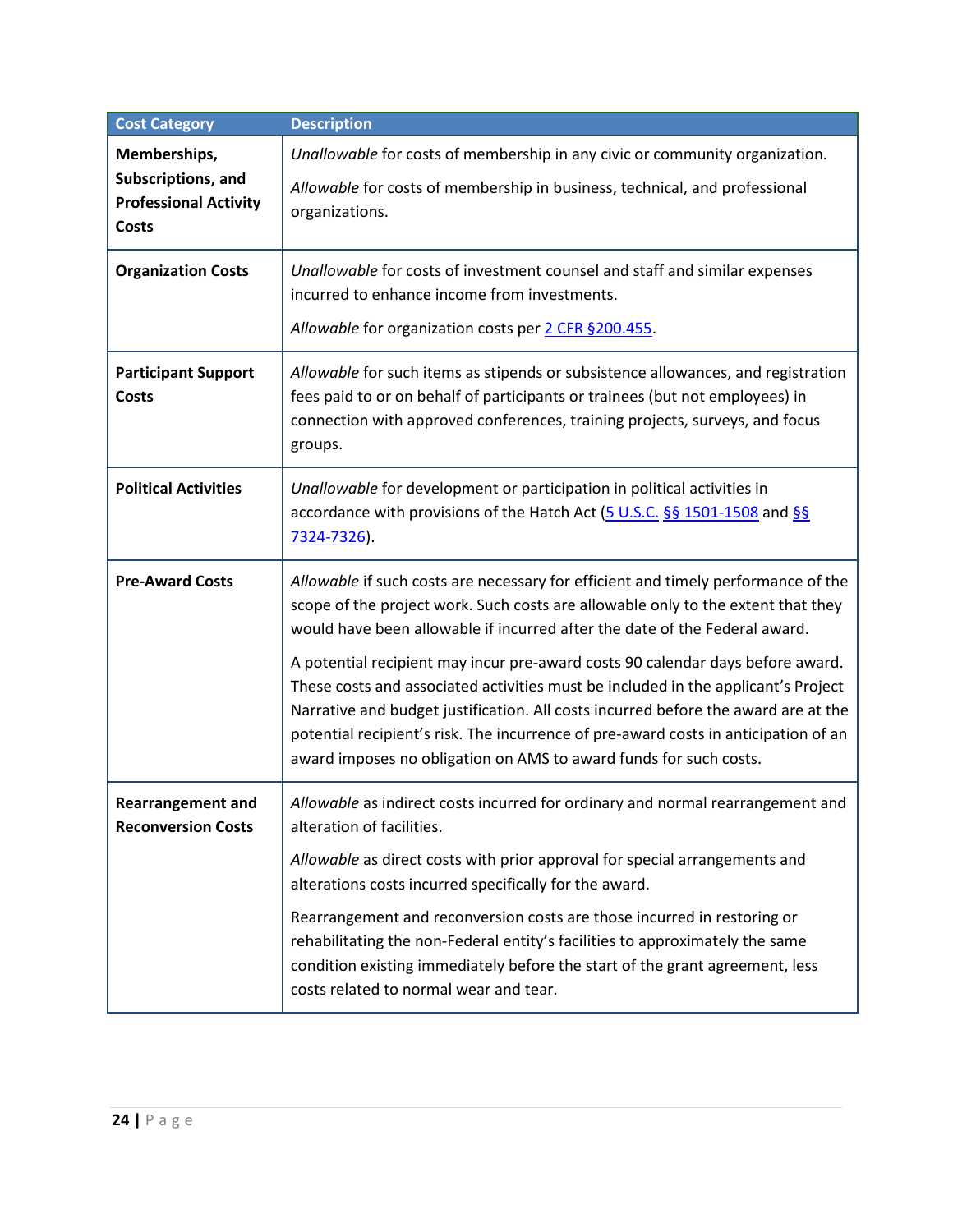| <b>Cost Category</b>                                                                                                                         | <b>Description</b>                                                                                                                                                                                                                                                                                                                                                                                                                                                                                                                                                    |  |
|----------------------------------------------------------------------------------------------------------------------------------------------|-----------------------------------------------------------------------------------------------------------------------------------------------------------------------------------------------------------------------------------------------------------------------------------------------------------------------------------------------------------------------------------------------------------------------------------------------------------------------------------------------------------------------------------------------------------------------|--|
| <b>Selling and Marketing</b><br>Costs - Coupons,<br><b>Incentives or Other</b><br><b>Price Discounts</b>                                     | Unallowable for costs of the value of coupon/incentive redemptions or price<br>discounts (e.g., the \$5.00 value for a \$5.00 clip-out coupon).                                                                                                                                                                                                                                                                                                                                                                                                                       |  |
|                                                                                                                                              | Allowable for costs associated with printing, distribution, or promotion of<br>coupons/tokens or price discounts (e.g., a print advertisement that contains a<br>clip-out coupon) as long as they benefit more than a single program or<br>organization.                                                                                                                                                                                                                                                                                                              |  |
| <b>Selling and Marketing</b><br>Costs - Food for<br>Displays, Tastings,<br><b>Cooking</b><br><b>Demonstrations</b>                           | Allowable for food for displays, tastings, and cooking demonstrations with prior<br>approval if the projects expected outcome indicator is an increase in sales. The<br>applicant must include quantitative metrics for an increase in sales in the<br>Project Narrative and in Performance Reports and the Final Performance<br>Report.                                                                                                                                                                                                                              |  |
| <b>Selling and Marketing</b><br>Costs - General<br><b>Marketing Costs</b>                                                                    | Unallowable for costs designed solely to promote the image of an organization,<br>general logo, or general brand.                                                                                                                                                                                                                                                                                                                                                                                                                                                     |  |
|                                                                                                                                              | Unallowable for general marketing of the health value of food products. (e.g.,<br>"Vegetables keep you healthy!")                                                                                                                                                                                                                                                                                                                                                                                                                                                     |  |
|                                                                                                                                              | Allowable for advertising costs designed to promote products that align with<br>the purpose of the grant program. Costs may include advertising media costs to<br>promote a direct marketing effort. Advertising media include magazines,<br>newspapers, radio, television, direct mail, bus signs, or other advertisement<br>wraps and other electronic and computer transmittals. May also include public<br>relations activities using advertising media to promote direct producer-to-<br>consumer marketing to the public or a specific, FMPP approved audience. |  |
| <b>Selling and Marketing</b><br><b>Costs - Sponsorships</b>                                                                                  | Unallowable for costs associated with sponsorships. A sponsorship is a form of<br>advertising in which an organization uses grant funds to have its name and/or<br>logo associated with certain events and where the organization does not<br>necessarily know how the funds associated with sponsorship costs will be used.<br>These costs also benefit only the organization offering funding, limiting the<br>beneficiaries to the sponsor organization.                                                                                                           |  |
| <b>Selling and Marketing</b><br>Costs - Use of<br><b>Meeting Rooms,</b><br>Space, Exhibits that<br>do not Align with<br><b>Grant Purpose</b> | Unallowable for costs associated with trade show attendance/displays, meeting<br>room reservations, and/or any other displays, demonstrations, exhibits, or<br>rental of space unless the activities specifically align with the purpose of the<br>grant program. See the <b>Conferences</b> Cost Category for more information.                                                                                                                                                                                                                                      |  |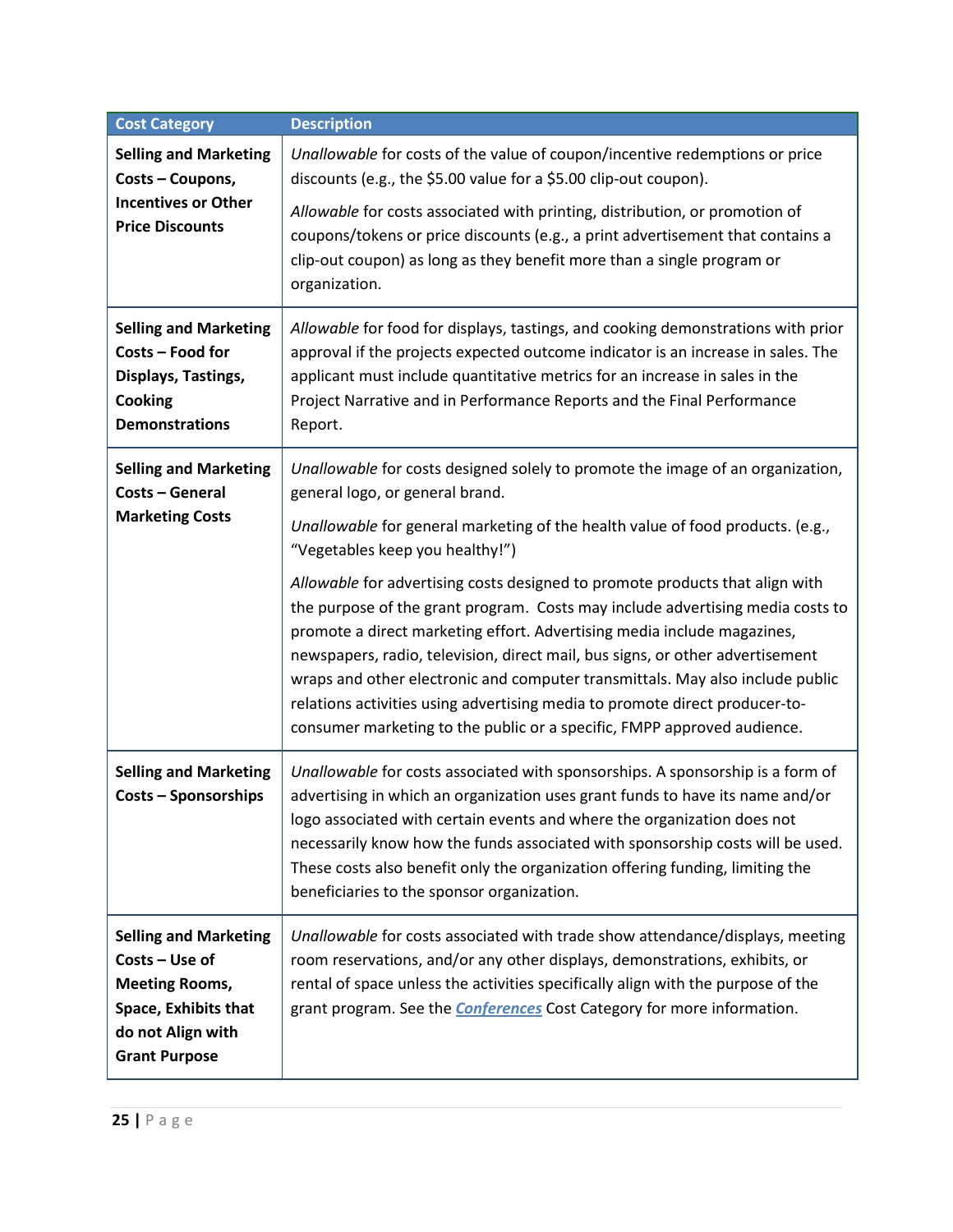<span id="page-25-0"></span>

| <b>Cost Category</b>                                                                              | <b>Description</b>                                                                                                                                                                                                                                                                                                                                                                                                                                                                                                                                                                                                           |  |
|---------------------------------------------------------------------------------------------------|------------------------------------------------------------------------------------------------------------------------------------------------------------------------------------------------------------------------------------------------------------------------------------------------------------------------------------------------------------------------------------------------------------------------------------------------------------------------------------------------------------------------------------------------------------------------------------------------------------------------------|--|
| <b>Supplies and</b><br><b>Materials, Including</b><br><b>Costs of Computing</b><br><b>Devices</b> | Allowable for costs incurred for materials, supplies, and fabricated parts<br>necessary to carry out a Federal award. Purchased materials and supplies must<br>be charged at their actual prices, net of applicable credits. Withdrawals from<br>general stores or stockrooms should be charged at their actual net cost under<br>any recognized method of pricing inventory withdrawals, consistently applied.<br>Incoming transportation charges are a proper part of materials and supplies<br>costs. Only materials and supplies actually used for the performance of a<br>Federal award may be charged as direct costs. |  |
|                                                                                                   | A computing device is a supply if the acquisition cost is less than the lesser of<br>the capitalization level established by the recipient for financial statement<br>purposes or \$5,000, regardless of the length of its useful life. In the specific case<br>of computing devices, charging as direct cost is allowable for devices that are<br>essential and allocable, but not solely dedicated, to the performance of a<br>Federal award. Where Federally-donated or furnished materials are used in<br>performing the Federal award, such materials will be used without charge.                                      |  |
| <b>Travel Costs</b>                                                                               | Unallowable for travel costs of government officials per 2 CFR §200.444.                                                                                                                                                                                                                                                                                                                                                                                                                                                                                                                                                     |  |
|                                                                                                   | Unallowable for international travel.                                                                                                                                                                                                                                                                                                                                                                                                                                                                                                                                                                                        |  |
|                                                                                                   | Allowable for domestic travel, when costs are limited to those allowed by<br>formal organizational policy and the purpose aligns with the legislated purpose<br>of the program.                                                                                                                                                                                                                                                                                                                                                                                                                                              |  |
|                                                                                                   | Allowable travel costs for applicants that do not have formal travel policies and<br>for for-profit entities may not exceed those established by the Federal Travel<br>Regulations, issued by General Services Administration (GSA), including the<br>maximum per diem and subsistence rates prescribed in those regulations. If a<br>recipient does not have a formal travel policy, those regulations will be used to<br>determine the amount that may be charged for travel costs.                                                                                                                                        |  |
|                                                                                                   | In the case of air travel, the lowest reasonable commercial airfares must be<br>used. Applicants are strongly encouraged to take advantage of discount fares<br>for airline travel through advance purchase of tickets if travel schedules can be<br>planned in advance.                                                                                                                                                                                                                                                                                                                                                     |  |
|                                                                                                   | Consideration should be given to the use of alternative technologies such as<br>teleconferencing or videoconferencing if they are available, appropriate for the<br>project, and less costly.                                                                                                                                                                                                                                                                                                                                                                                                                                |  |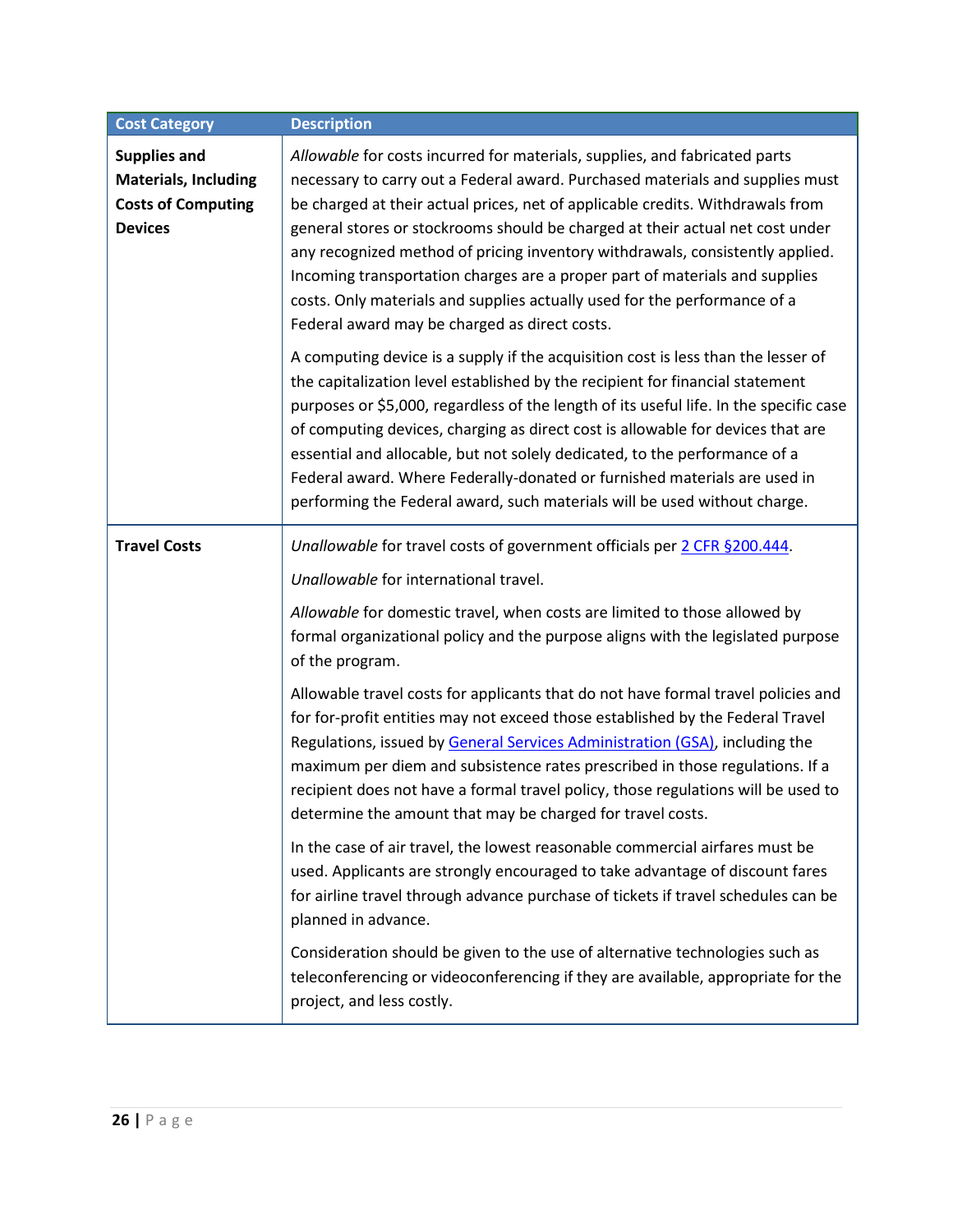### 4.7 GRANTS.GOV APPLICATION SUBMISSION AND RECEIPT PROCEDURES AND REQUIREMENTS

### <span id="page-26-0"></span>4.7.1 HOW TO REGISTER TO APPLY THROUGH GRANTS.GOV

The registration process can take **up to four weeks** to complete. Therefore, complete your registration allowing sufficient time to ensure it does not impact your ability to meet required application submission deadlines.

If individual applicants are eligible to apply for this grant funding opportunity, refer to: <https://www.grants.gov/web/grants/applicants/individual-registration.html>

Organization applicants can find complete instructions here: <https://www.grants.gov/web/grants/applicants/organization-registration.html>

- 1) *Obtain a DUNS Number*: All entities applying for funding, including renewal funding, must have a [Data Universal Numbering System \(DUNS\) number](https://www.grants.gov/web/grants/applicants/organization-registration/step-1-obtain-duns-number.html) from Dun & Bradstreet (D&B). Applicants must enter the DUNS number in the data entry field labeled "Organizational DUNS" on the SF-424 form.
- 2) *Register with SAM*: In addition to having a DUNS number, organizations applying online through Grants.gov must register with th[e System for Award Management \(SAM\).](https://www.grants.gov/web/grants/applicants/organization-registration/step-2-register-with-sam.html) All organizations must register with SAM to apply online. Failure to register with SAM will prevent your organization from applying through Grants.gov. **SAM.gov accounts must be updated annually, and your organization must have an** *active* **SAM.gov account to submit your application to Grants.gov.**
- 3) *Create a Grants.gov Account*: The next step in the registration process is t[o create an account](https://www.grants.gov/web/grants/applicants/organization-registration/step-3-username-password.html)  [with Grants.gov.](https://www.grants.gov/web/grants/applicants/organization-registration/step-3-username-password.html) Applicants must know their organization's DUNS number to complete this process. Completing this process automatically triggers an email request for applicant roles to the organization's E-Business Point of Contact (EBiz POC) for review. The EBiz POC is a representative from your organization who is the contact listed for SAM. To apply for grants on behalf of your organization, you will need to request the AOR role.
- 4) *Authorize Grants.gov Roles*: After creating an account on Grants.gov, the EBiz POC receives an email notifying him or her of your registration and request for roles. The EBiz POC will then log in to Grants.gov and [authorize the appropriate roles,](https://www.grants.gov/web/grants/applicants/organization-registration/step-4-aor-authorization.html) which may include the AOR role, thereby giving you permission to complete and submit applications on behalf of the organization. You will be able to submit your application online any time after you have been approved as an AOR.
- 5) *Track Role Status*: After registering with Grants.gov and authorizing the applicant AOR, Grants.gov allows you [to track your status.](https://www.grants.gov/web/grants/applicants/organization-registration/step-5-track-aor-status.html)

b. *Electronic Signature*: When applications are submitted through Grants.gov, the name of the organization's AOR that submitted the application is inserted into the signature line of the application, serving as the electronic signature. The EBiz POC **must** authorize individuals who are able to make legally binding commitments on behalf of the organization as an AOR; **this step is often missed and it is crucial for valid and timely submissions.**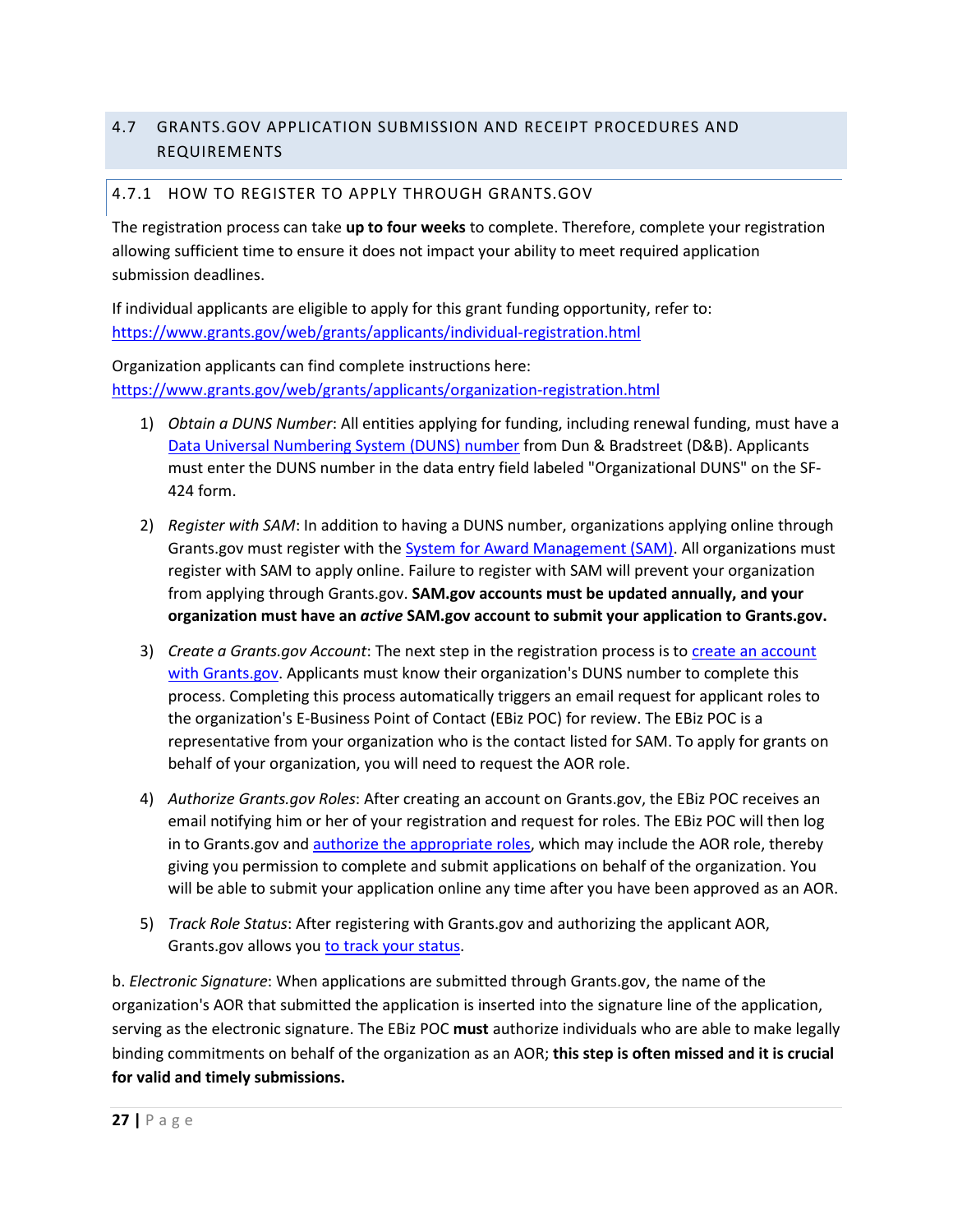### 4.7.2 HOW TO SUBMIT AN APPLICATION TO AMS VIA GRANTS.GOV

On December 31, 2017, Grants.gov officially retired [the legacy PDF application package](https://communications.grants.gov/app/l/mAUxjSrHx7QfuSE9bBKMSQ/8wUMOSFAzsZ0MK9DNLgLtg/hysv8Unh3EXvtNpco6IwbQ) as a method to apply for a federal grant. Applicants can now apply only using Grants.gov Workspace. Workspace is a shared, online environment where members of a grant team may simultaneously access and edit different webforms within an application. For each funding opportunity announcement (FOA), an applicant creates individual instances of a workspace.

- 1) *Create a Workspace*: This allows you to complete your Workspace online and route it through your organization for review before submitting.
- 2) *Complete a Workspace*: Add participants to the workspace, complete all the required forms, and check for errors before submission.
	- a. *Adobe Reader*: If you decide not to apply by filling out webforms you can download individual PDF forms in Workspace so that they will appear similar to other Standard or AMS forms. The individual PDF forms can be downloaded and saved to your local device storage, network drive(s), or external drives, and then accessed through Adobe Reader.

NOTE: You may need to visit the [Adobe Software Compatibility page on Grants.gov](https://www.grants.gov/web/grants/applicants/adobe-software-compatibility.html) to download the appropriate version of the software.

- b. *Mandatory Fields in Forms:* Fields marked with an asterisk and a different background color are mandatory fields you must complete to successfully submit your application.
- c. *Complete SF-424 Fields First*: The forms are designed to fill in common required fields across other forms, such as the applicant name, address, and DUNS number. To trigger this feature, an applicant must complete the SF-424 information first. Once it is completed, the information will transfer to the other forms.
- 3) *Submit a Workspace*: Submit your application through Workspace by clicking the Sign and Submit button on the Manage Workspace page, under the Forms tab. Grants.gov recommends submitting your application package **at least 24-48 hours prior to the close date** to provide you with time to correct any potential technical issues that may disrupt the application submission.

SPECIAL NOTE: Grants.gov **does not** check for AMS required attachments. It is the applicant's responsibility to ensure that all required attachments listed in section *[4.2](#page-12-0) [Content and Form of](#page-12-0)  [Application Submission](#page-12-0)* are included.

4) *Track a Workspace*: After successfully submitting a workspace package, Grants.gov automatically assigns a Tracking Number (GRANTXXXXXXXX) to the package, which will be listed on the Confirmation page generated after submission.

*Applicant Support:* Grants.gov provides additiona[l training resources, including video tutorials.](https://www.grants.gov/web/grants/applicants/applicant-training.html) Applicants may also call the 24/7 toll-free support number 1-800-518-4726, or email [support@grants.gov.](mailto:support@grants.gov) Grants.gov will issue a ticket number to which you and Grants.gov can refer if the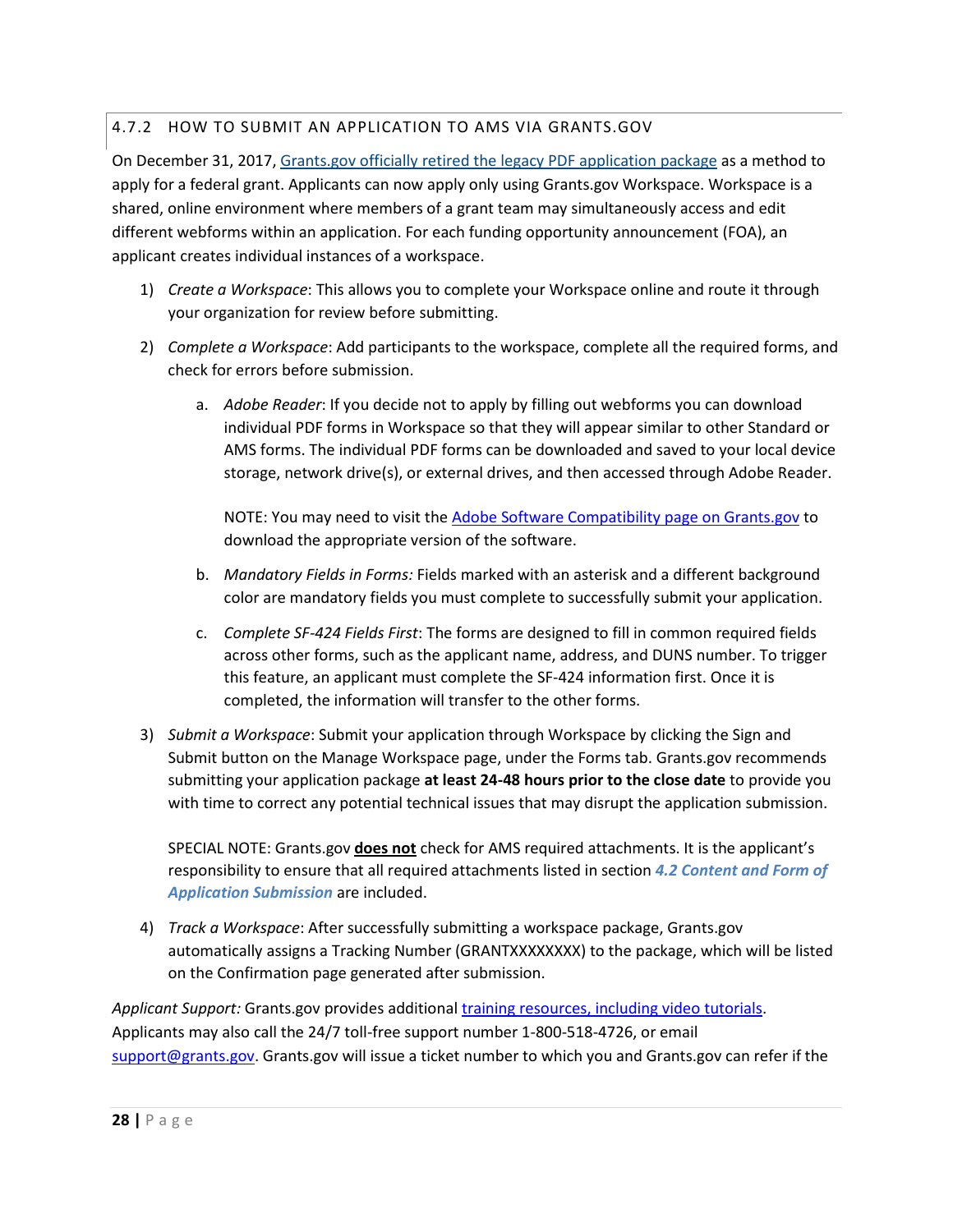issue is not resolved. For questions related to the specific grant opportunity, contact mentioned in section *[7.0](#page-33-0) [Agency Contacts](#page-33-0)*.

### 4.7.3 TIMELY RECEIPT REQUIREMENTS AND PROOF OF TIMELY SUBMISSION

All applications must be received by the due date established in section *[4.4](#page-17-1) [Submission Date and Time](#page-17-1)*. Proof of timely submission is automatically recorded by Grants.gov using an electronic date/time stamp generated when the application is successfully received by Grants.gov. The applicant AOR will then receive an acknowledgement of receipt and a tracking number (GRANTXXXXXXXX) from Grants.gov. Applicant AORs will also receive the official date/time stamp and Grants.gov Tracking number in an email serving as proof of their timely submission.

When AMS successfully retrieves the application from Grants.gov and acknowledges the download of submissions, Grants.gov will electronically acknowledge receipt of the application to the applicant AOR's email address. Again, proof of timely submission shall be the official date and time that Grants.gov receives your application. Applications received by Grants.gov after the established due date for the program will be considered late and will not be considered for funding by AMS.

AMS will not accept applications packages by fax, email or postal mail. Applications received by Grants.gov after the established due date for the program will be considered late and will not be considered for funding by AMS. See [AMS' Policy on Late Applications.](https://www.ams.usda.gov/sites/default/files/media/AMSPolicyonConsiderationofLateNonresponsiveApplications.pdf)

*Special Note for Applicants with Slow Internet Connections.* Applicants using slow internet connections, such as dial-up connections, may experience significantly longer transmission times when submitting your application Grants.gov, especially if there are large attachments contained in the upload. Again, Grants.gov will provide either an error message or a successfully received transmission notification via email to the applicant AOR.

### 4.7.4 TIPS FOR APPLICANTS

- Register and submit applications early. **DO NOT WAIT UNTIL THE DAY OF THE APPLICATION DEADLINE**.
- Thoroughly read this RFA and follow all the instructions provided by AMS.
- Apply for the correct grant program
	- o CFDA number "**10.168**" and Funding Opportunity Number "**USDA-AMS-TM-FMPP-G-18-0002**."
- Make sure you have the most recent copy of Adobe Reader installed on your computer and that it is compatible with [Grants.gov](http://www.grants.gov/) software. Grants.gov supports Adobe Reader version 9.0.0 and higher.
- Limit Application File Size/ File Name Characters (50 or less).
- When uploading attachments, click the "Add Attachments" button (do NOT use the "paperclip" icon in Adobe Reader)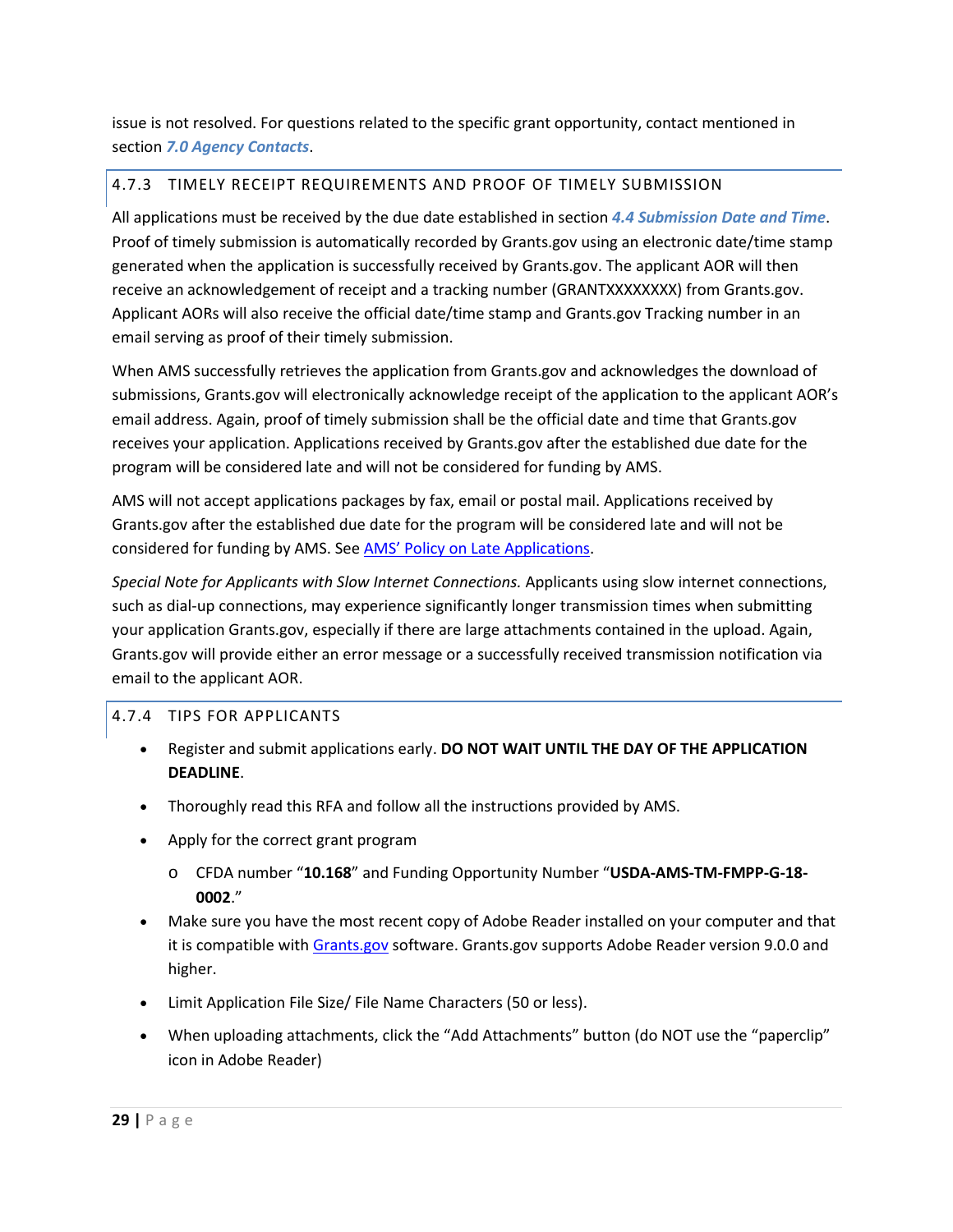- Do not password-protect your documents and make sure all tracked-changes are "accepted".
- Avoid Special Characters in File Names (\$, %, &, \*, Spanish "ñ", etc.).
- Input the correct DUNS number on the SF-424 cover page.
- Review the Grants.gov Applicant User and Registration Guides: <https://www.grants.gov/web/grants/grantors/grantor-tools-and-tips.html> and FAQs: <http://www.grants.gov/web/grants/applicants/applicant-faqs.html> Workspace Overview: <https://www.grants.gov/web/grants/applicants/workspace-overview.html>

### <span id="page-29-0"></span>**5.0 APPLICATION REVIEW INFORMATION**

#### <span id="page-29-1"></span>5.1 PROJECT EVALUATION CRITERIA

Each application will be reviewed competitively using the following criteria and scoring:

#### **Alignment and Intent 25 Points**

1) The extent to which the application provides a clear and concise description of the specific issue, problem, or need and objectives for the project.

2) The extent to which the project increases domestic consumption of and access to locally and regionally produced agricultural products and develops new market opportunities for farm and ranch operations serving local markets, by:

a. Developing, improving, expanding, and providing outreach, training, and technical assistance to, **or** assisting in the development, improvement, and expansion **of**:

domestic farmers markets, roadside stands, CSA programs, agritourism activities, and other direct producer-to-consumer market opportunities.

3) The extent to which the applicant identifies the intended beneficiaries, including the number of beneficiaries and how they will benefit.

### **Technical Merit 25 Points**

1) The extent to which the application presents a clear, well-conceived, and overall suitable methodology for fulfilling the goals and objectives of the proposed project.

2) The extent to which the application presents a realistic schedule for implementing the proposed project during the award project period.

3) If the project and/or entity was previously funded, the extent to which the previous lessons learned are incorporated into the proposed project.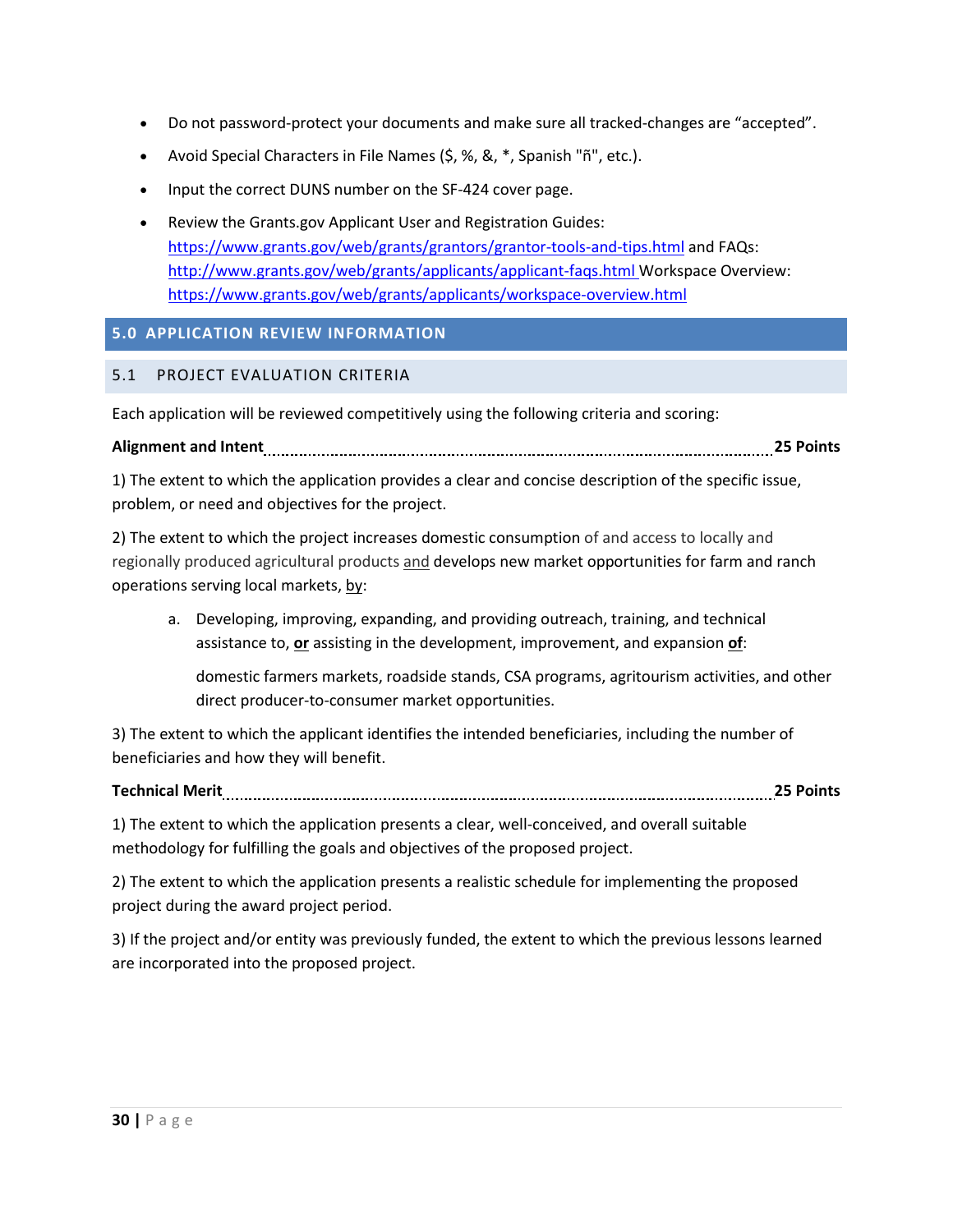| Achieva |  |
|---------|--|
|---------|--|

1) The extent to which the Outcomes and Indicator(s) are feasible for the scale and scope of the project including:

- a. how indicator numbers were derived with a clear means to collect feedback to evaluate and achieve each relevant Outcome indicator; and
- b. the anticipated key factors that are predicted to contribute to and restrict progress toward the applicable indicators, including action steps for addressing identified restricting factors.

2) The extent to which the proposed project can be easily adaptable to other regions, communities, or agricultural systems.

3) The extent to which the applicant provides a comprehensive plan to disseminate the project's results (both positive and negative) electronically and in-person to target audiences, stakeholders, and interested parties.

### **Expertise and Partners 25 Points**

1)The extent to which the proposed project represents qualifications of the applicant (individual and team) and the relevant partnerships and collaborations to accomplish the project's goals and objectives and to meet the needs of the intended beneficiaries including:

- a. Commitment from the key staff demonstrated through Letters of Commitment from Partner and Collaborator Organizations;
- b. The key staff who will be responsible for managing the projects and the individuals (name and title) who comprise the Project Team; and
- c. The expertise and experience of the Project Team necessary to successfully manage and implement the proposed project.

2) The extent to which the application describes plans for coordination, communication, and data sharing and reporting among members of the Project Team and stakeholder groups, including both internal applicant personnel **and** external partners and collaborators.

3) The extent to which the application describes how the project, and its partnerships and collaborations, will be sustained beyond the project's period of performance (without grant funds).

### **Fiscal Plan and Resources 10 Points**

1) The extent to which the application budget narrative or justification provides a clear, detailed, narrative description for each budget line item including:

- a. The budget is consistent with the size and scope of the project; and
- b. The budget relates logically to the narrative describing the project.

2) The extent to which the application provides evidence that critical resources and infrastructure that are necessary for the initiation and completion of the proposed project are currently in place.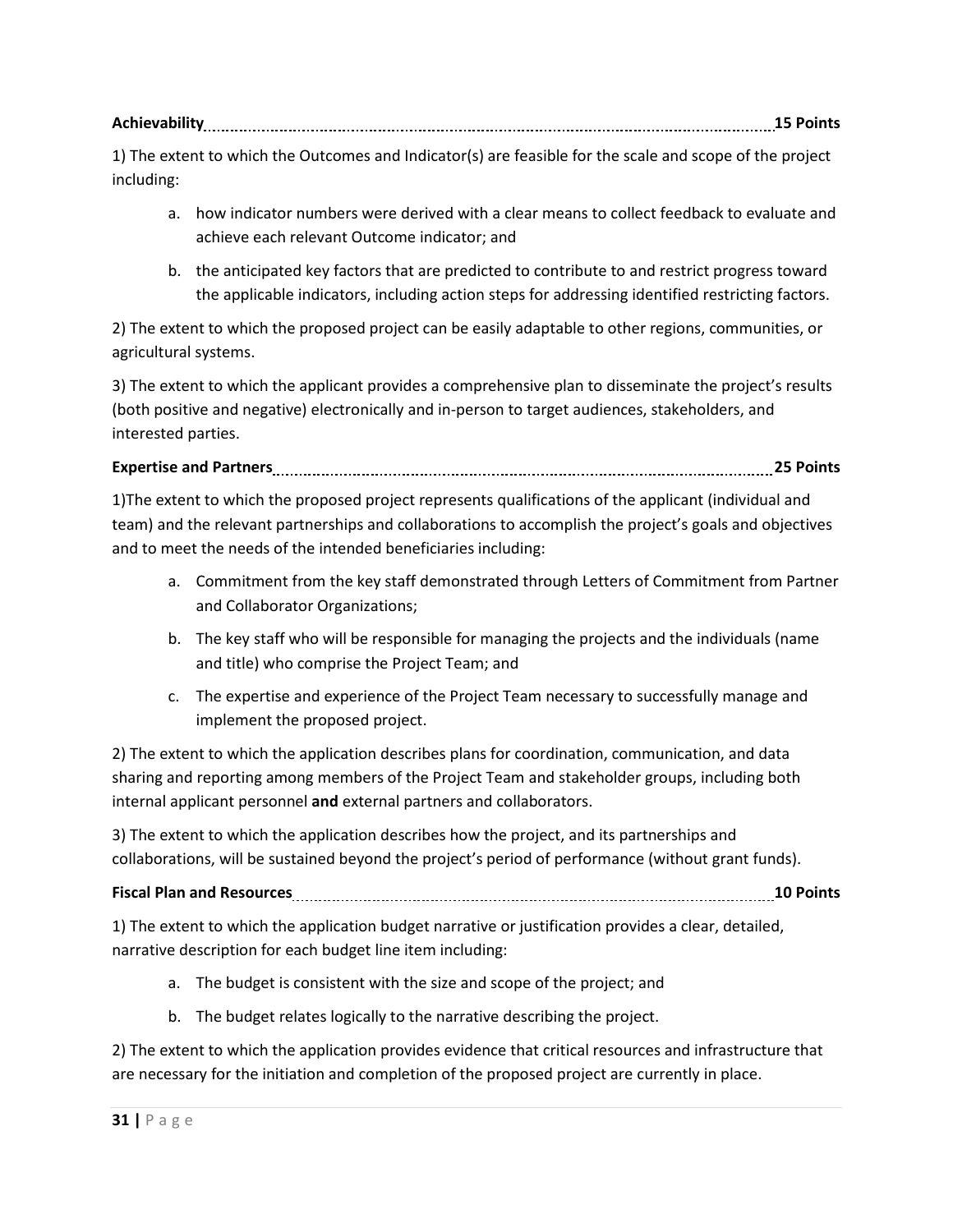#### <span id="page-31-0"></span>5.2 REVIEW AND SELECTION PROCESS

#### *Step 1: Initial Qualification Screening*

To meet the basic eligibility requirements, applications must be responsive to the RFA. Please see AMS' [Non-Responsive Application Policy f](https://www.ams.usda.gov/sites/default/files/media/AMSPolicyonConsiderationofLateNonresponsiveApplications.pdf)or more information.

#### *Step 2: Technical Review*

Each application is evaluated by a panel of peer reviewers. AMS will make every attempt to match reviewers with applications in their areas of expertise. Each reviewer signs a conflict of interest and confidentiality agreement regarding any assigned proposals. The peer review panels evaluate their assigned proposals using instructions prepared by AMS officials. Individual reviewers confer with other team members to derive a consensus score. The consensus review serves as the basis for awarding and allocating grant funds and focuses on strengths and weaknesses of each proposal.

#### *Step 3: Administrative Review*

AMS will conduct a final administrative evaluation of each review panel's top rankings and recommendations. In addition to the rank and scores, AMS reviews each application to ensure that potential recommended projects align with the scope, allowability of budget items, available funding, geographic diversity, and USDA priorities. AMS staff will work with top-ranked applicants to negotiate any revisions if necessary and possible. AMS will also assess an organization's ability to account for the use of Federal funds and monitor the performance associated with these monies using the guidance provided b[y 2 CFR §205\(c\).](https://www.ecfr.gov/cgi-bin/retrieveECFR?gp=&SID=988467ba214fbb07298599affd94f30a&n=pt2.1.200&r=PART&ty=HTML#se2.1.200_1205)

#### <span id="page-31-1"></span>**6.0 AWARD ADMINISTRATION INFORMATION**

#### <span id="page-31-2"></span>6.1 AWARD NOTICES

Upon announcement of the Federal awards, AMS will prepare and send a Notice of Award and Grant Agreement to each recipient for signature by the appropriate official. Grant Agreements consist of a 1 page Agreement Face Sheet (AMS-33) that will be signed by AMS and the AOR.

The Notice of Award and Grant Agreement will provide pertinent instructions and information including, at a minimum, the information described i[n 2 CFR §200.210](https://www.ecfr.gov/cgi-bin/text-idx?SID=70b44cfc44976f4a7742464f7cfbb37e&mc=true&node=se2.1.200_1210&rgn=div8) and a reference to the *[AMS General Terms](https://www.ams.usda.gov/sites/default/files/media/AMSGrantsTermsandConditions.pdf)  [and Conditions](https://www.ams.usda.gov/sites/default/files/media/AMSGrantsTermsandConditions.pdf)*.

### <span id="page-31-3"></span>6.2 UNSUCCESSFUL APPLICANTS

Unsuccessful applicants will be contacted by AMS via email as soon as possible after the awards are announced to inform them of the results. AMS will email unsuccessful applicants anonymous review panel consensus comments regarding their proposals as feedback.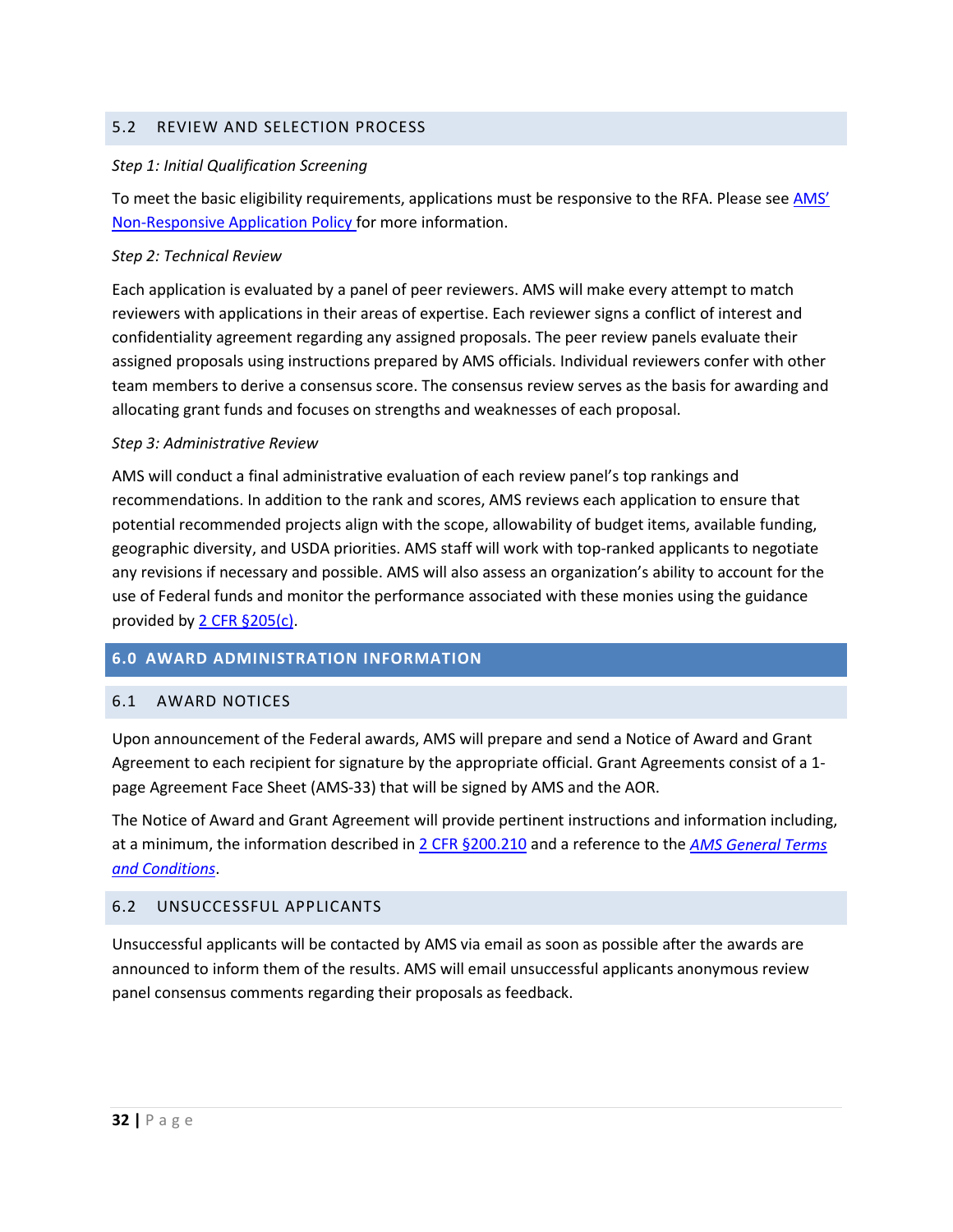### <span id="page-32-0"></span>6.3 ADMINISTRATIVE AND NATIONAL POLICY REQUIREMENTS

All AMS grant agreements include the AMS General Terms and Conditions as part of the Notice of Award and Grant Agreement. More information is provided in the most recent version of the AMS General [Terms and Conditions](https://www.ams.usda.gov/sites/default/files/media/AMSGrantsTermsandConditions.pdf) under the *Administrative and National Policy Requirements* section.

### <span id="page-32-1"></span>6.4 REPORTING REQUIREMENTS

Recipients are required to submit interim reports (performance and financial) throughout the grant's period of performance as well as one final report.

#### 6.4.1 INTERIM REPORTS (PERFORMANCE AND FINANCIAL)

Performance Reports and Form SF-425 "Federal Financial Report" are due annually within 90 calendar days after each annual performance reporting period end date.

## **For 2018 Awards (both CB and CTA projects)**, the 3-year period of performance begins

September 30, 2018, and ends September 29, 2021. Recipients must submit two annual interim reports.

| <b>Annual Report</b><br><b>Number</b> | <b>One-Year Marker</b><br>(Report Due w/in 90 Days of this Date) | Due Date          |
|---------------------------------------|------------------------------------------------------------------|-------------------|
|                                       | September 30, 2019                                               | December 29, 2019 |
|                                       | September 30, 2020                                               | December 29, 2020 |

#### <span id="page-32-2"></span>6.4.2 AWARD CLOSEOUT

To officially close out an award, recipients should submit the following items to AMS, as required in the most recen[t AMS General Terms and Conditions.](https://www.ams.usda.gov/sites/default/files/media/AMSGrantsTermsandConditions.pdf) They are due within 90 days following the award performance period (no later than December 28, 2021):

- 1. Final Performance Report
- 2. Final Payment Request (SF-270), if applicable
- 3. Final SF-425, "Federal Financial Report", and if applicable, payment of unobligated balance
- 4. Tangible Personal Property Report, if applicable
- 5. A refund of any unused grant funds (checks made out to Agricultural Marketing Service), if applicable.

Once the project is successfully closed, AMS will issue a closeout letter as the Agency's official notification. The timely closeout of your award helps ensure future grant application eligibility.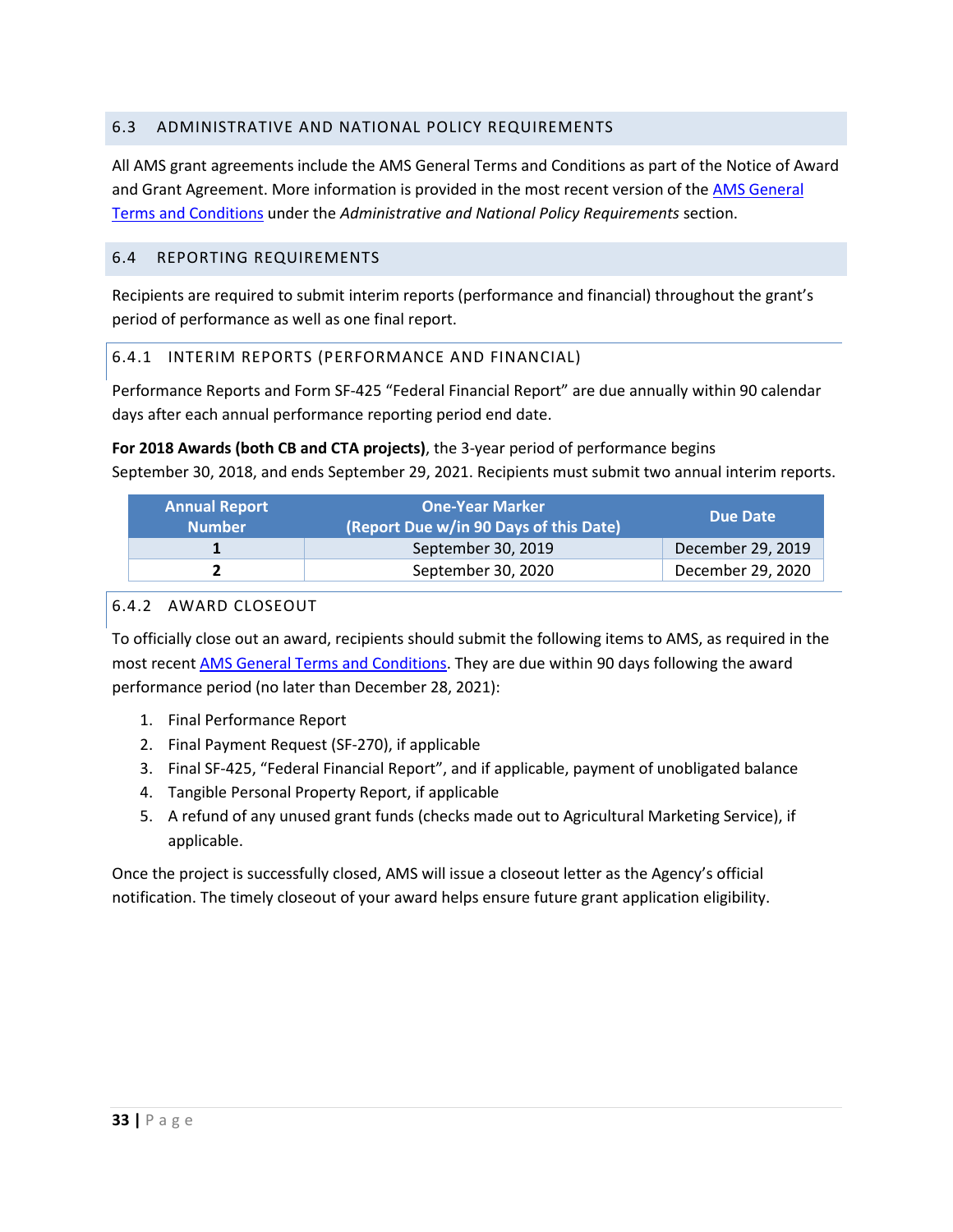### <span id="page-33-0"></span>**7.0 AGENCY CONTACTS**

#### <span id="page-33-1"></span>7.1 PROGRAMMATIC QUESTIONS

Applicants and other interested parties are encouraged to contact the FMPP staff by e-mail with questions about the grant program at [USDAFMPPQuestions@ams.usda.gov.](mailto:USDAFMPPQuestions@ams.usda.gov)

#### **For additional information, please visit the FMPP Website at:**

<http://www.ams.usda.gov/services/grants/fmpp>

#### <span id="page-33-2"></span>7.2 GRANTS.GOV QUESTIONS

All questions regarding Grants.gov technical assistance must be directed to Grants.gov's Applicant [Support.](http://www.grants.gov/web/grants/support.html)

#### <span id="page-33-3"></span>**8.0 OTHER INFORMATION**

#### <span id="page-33-4"></span>8.1 EQUAL OPPORTUNITY STATEMENT

In accordance with Federal civil rights law and USDA civil rights regulations and policies, the USDA, its Agencies, offices, and employees, and institutions participating in or administering USDA programs are prohibited from discriminating based on race, color, national origin, religion, sex, gender identity (including gender expression), sexual orientation, disability, age, marital status, family/parental status, income derived from a public assistance program, political beliefs, or reprisal or retaliation for prior civil rights activity, in any program or activity conducted or funded by USDA (not all bases apply to all programs).

Persons with disabilities who require alternative means of communication for program information (i.e., Braille, large print, audiotape, American Sign Language, etc.) should contact the responsible Agency or USDA's TARGET Center at (202) 720-2600 (voice and TTY) or contact USDA through the Federal Relay Service at (800) 877-8339. Additionally, program information may be made available in languages other than English.

To file a program discrimination complaint, complete the USDA Program Discrimination Complaint Form, AD-3027, found online at [How to File a Program Discrimination Complaint](https://www.ascr.usda.gov/filing-program-discrimination-complaint-usda-customer) and at any USDA office or write a letter addressed to USDA and provide in the letter all of the information requested in the form. To request a copy of the complaint form, call (866) 632-9992. Submit your completed form or letter to USDA by: (1) mail: U.S. Department of Agriculture, Office of the Assistant Secretary for Civil Rights, 1400 Independence Avenue, SW, Washington, D.C. 20250-9410; (2) fax: (202) 690-7442; or (3) email: [program.intake@usda.gov.](mailto:program.intake@usda.gov)

USDA is an equal opportunity provider, employer, and lender.